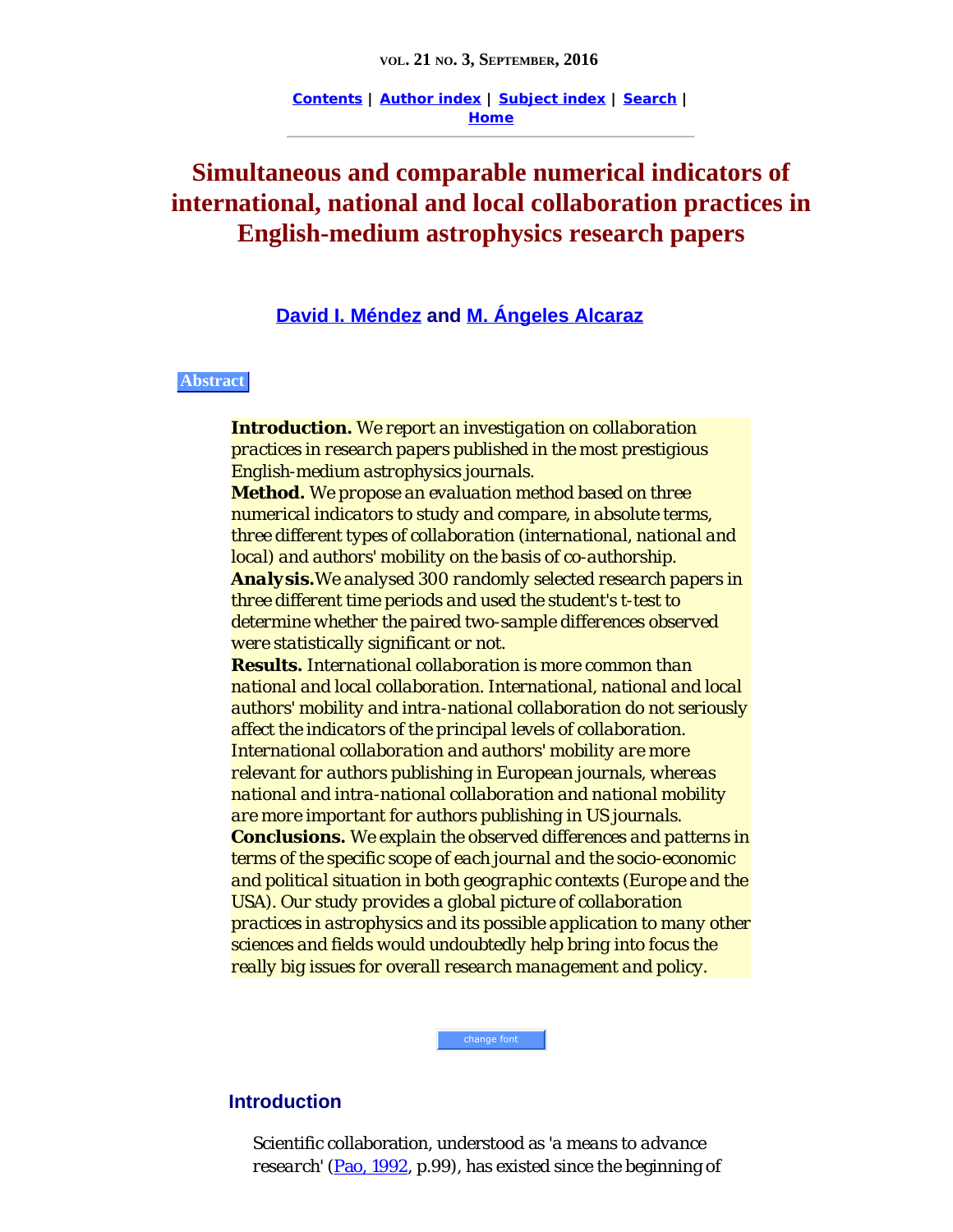science and it consists of the specific scientific activities (observation, data collection, experimentation, analysis, interpretation and publication) performed by scientists working together on a common research project. Due to its importance, scientific collaboration and its changing patterns have been extensively studied from sociological and bibliometric standpoints, as well as in studies of research policy and research ethics [\(Beaver, 2001; Birnholtz, 2006](#page-27-0); [Chompalov](#page-27-0) *[et al.](#page-27-0)*[, 2002](#page-27-0); [Cronin, 2012](#page-27-0); [Glänzel and Schubert,](#page-27-0) [2004](#page-27-0); [Harsanyi, 1993](#page-27-0); [Katz and Hicks, 1997; Leyesdorff and](#page-27-0) [Wagner, 2008](#page-27-0); [Marshakova-Shaikevich, 2006](#page-27-0); [Wagner](#page-27-1) *[et al.](#page-27-1)*[,](#page-27-1) [2001](#page-27-1); [Wuchty](#page-27-2) *[et al.](#page-27-2)*[, 2007](#page-27-2); among others). It has been observed that in broader disciplines such as sciences, there is a trend towards increasing collaboration in general (Glänzel, 2002) and international collaboration in particular ([Wagner](#page-27-3) [and Leydesdorff, 2005](#page-27-3)).

The growth of scientific collaboration has now become an area of interest to researchers to the point that it was the topic of a conference held at the University of Valencia (Spain) in November 2013 ([González Alcaide](#page-27-0) *[et al.](#page-27-0)*[, 2013](#page-27-0)). An international network, the aim of which is to facilitate collaboration in scientometrics, infometrics and webometrics, should also be mentioned here: it is the [COLLNET network](http://www.collnet.de/), which has organised an annual international meeting since the year 2000.

Scientists are members not only of local and national, but also international scientific communities [\(Crane, 1972](#page-27-0); [de Solla](#page-27-0) [Price, 1986](#page-27-0); [Schott, 1991](#page-27-4)). These different levels of collaboration are sometimes difficult to evaluate since many factors have to be taken into account, i.e., it is not always easy to decide what is collaboration and what is not (**[Katz and](#page-27-0)** [Martin, 1997](#page-27-0); [Laudel, 2002](#page-27-0)). Fortunately this difficulty has not prevented many authors from trying to measure collaboration, mainly international collaboration, by using coauthorship networks as the standard way to reach comparable numerical results [\(Glänzel, 2002; Glänzel and Schubert, 2004](#page-27-0); [Wagner and Leyesdorff, 2005](#page-27-3), to name just a few).

With the exception of a few studies which considered that the different types of collaboration were not exclusive (for example, [Bordons Gangas](#page-27-0) *[et al.](#page-27-0)*[, 2013](#page-27-0)), the vast majority of studies have considered them from an exclusive standpoint by measuring the different levels of collaboration separately (e.g. [Leimu and Koricheva, 2005](#page-27-0)[; Sin, 2011](#page-27-5)) without taking into account the fact that in global and multidisciplinary sciences they usually occur simultaneously. This is the case for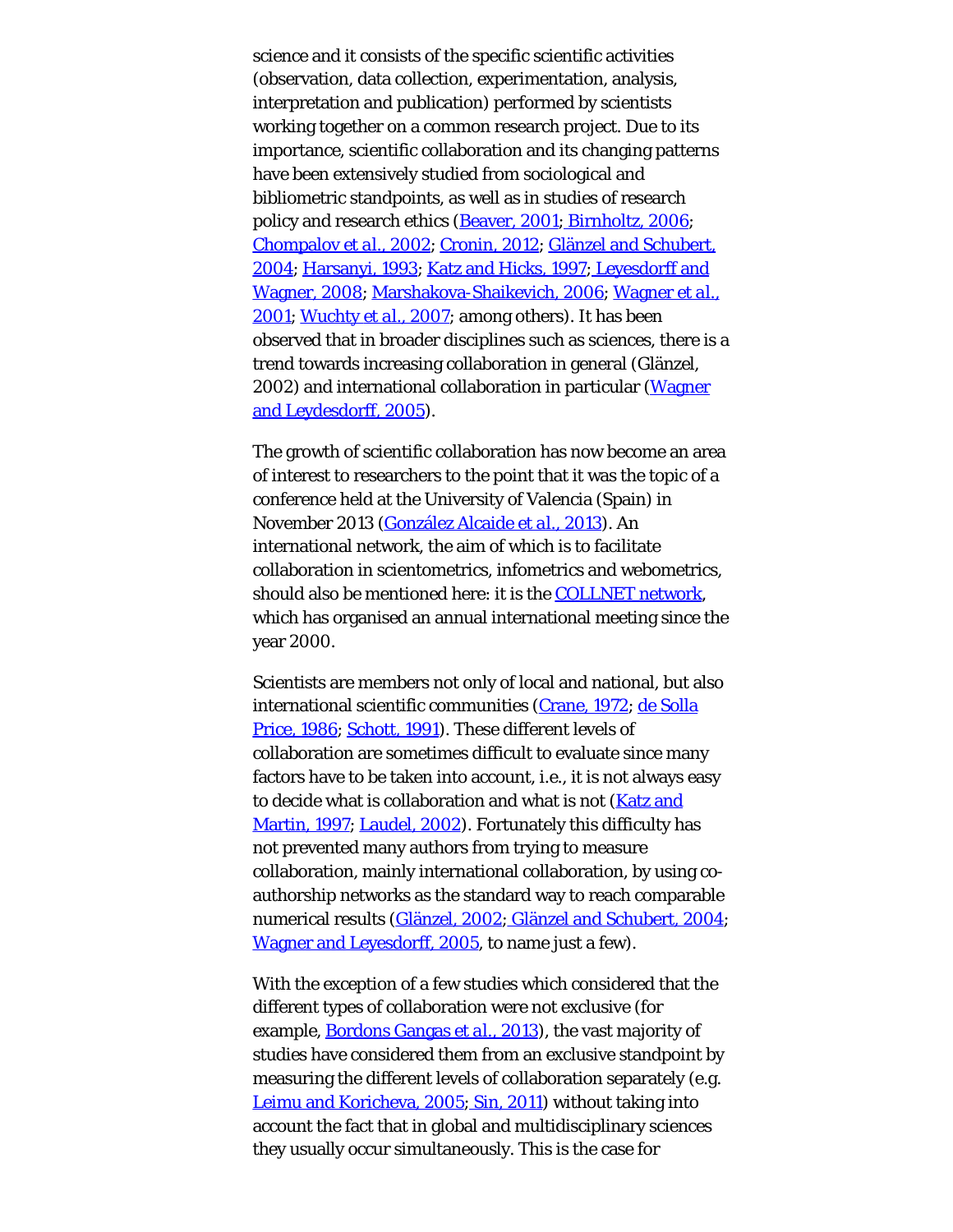astrophysics, a discipline with a dual nature in the sense that it combines astronomy, an observational science related to the description and the classification of the universe, and physics, which is concerned with the basic properties of celestial objects [\(Pedersen, 1993](#page-27-6)). Moreover, physics not only incorporates theory and practice ([Newman, 2004](#page-27-0)), but also separate branches of expertise, each one with its own characteristics: high-energy physics, particle physics, relativistic physics, solid-state physics, biology, chemistry, aerospace, electrical and mechanical engineering, mathematics, etc. This is why we think that astrophysics is the perfect touchstone to sketch an overall picture of the complex collaboration scenarios involved in scientific research. An inclusive study may also help find the most noteworthy issues so as to modify collaboration practices (if required or desired) within the scope of research management and policy.

To sum up, although the literature on collaboration has generally paid great attention to detail, it seems that the following global question has been left unaddressed (1): is it possible to compare numerically and simultaneously the different levels of collaboration in a given corpus of research papers, or even in a single research paper? In order to answer this question, it is necessary to look at the issue from a less detailed point of view, i.e., to approach it from a more global standpoint that does not focus specifically on collaboration networks or links between researchers. In our opinion, what is needed is the establishment of different indicators that may allow a simultaneous measure of the main types of collaboration (international, national and local) in any given corpus. The referred indicators are introduced in the *methods* section.

After computing simultaneously the different types of collaboration, further interesting questions such as these may be addressed:

(2) Are there any time variations in collaboration patterns in astrophysics as already reported in other fields? (3) Do collaboration patterns depend on the scope of the journals selected for our corpus? (4) What conditions (economic, social, etc.) are responsible for the variations in collaboration patterns, if any?

The best approach to answering these questions is the analysis of different time periods and journals.

#### **Methods**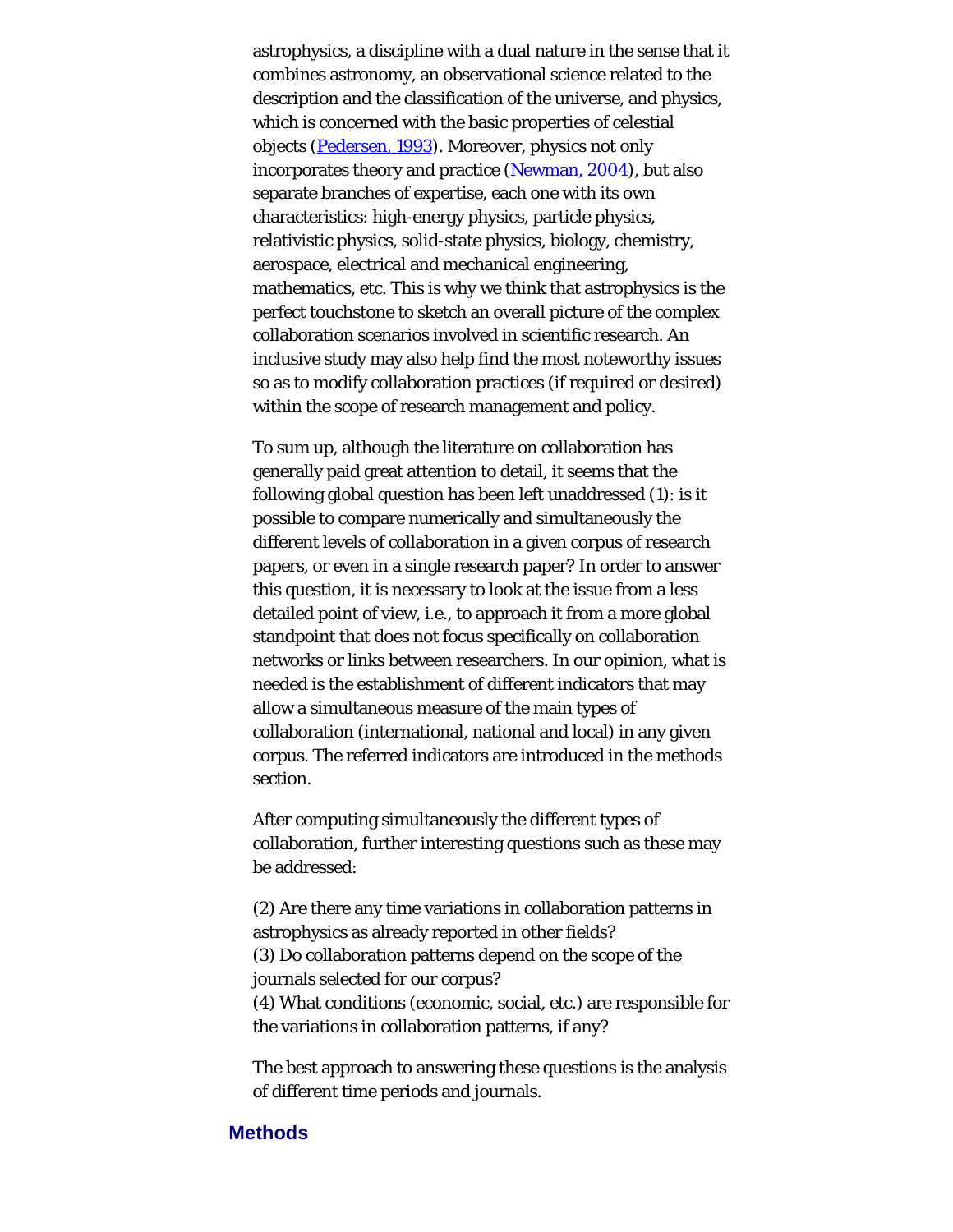First, we recorded the different countries, cities and institutions mentioned in the bylines of all the research papers included in our corpus. The numerical indicators that we propose to measure the different types of collaboration (international, national and local) in our whole corpus or in a single research paper are as follows:

- International collaboration is studied in terms of the mean number of countries per research paper.
- National collaboration is studied in terms of the mean number of cities per each country. The numerical indicator refers to the mean quotient between the number of cities and the number of countries per research paper, i.e., it corresponds to the average of the individual national collaboration index for every country included in the bylines of each research paper.
- Local collaboration is studied in terms of the mean number of institutions per city. The numerical indicator refers to the mean quotient between the number of institutions and the number of cities per research paper, i.e., it corresponds to the average of the individual local collaboration index for every city included in the bylines of each research paper.

A clarification is in order here: whenever a given country, city or institution is indicated more than once in the bylines of a single research paper, we counted them as a unique item; by contrast, whenever the same country, city or institution is indicated in the bylines of different research papers, we counted them as different items. The very definition of any of the three numerical indicators implies that a value of '1' corresponds to the absence of collaboration (international, national and local). The way of computing our collaboration indicators leads to two further research questions:

(5) Are the proposed numerical indicators affected by authors' mobility?

(6) Are the proposed numerical indicators affected by intranational collaboration, i.e., collaboration among given institutions with different branches located in different cities of the same country?

To answer both questions, it is necessary to separately study the different types of mobility (international, national and local) together with intra-national collaboration. International mobility refers to authors working in different countries at the same time, national mobility to authors working in different cities in the same country and local mobility to authors working at different institutions, mainly universities, in the same city. Since it may happen that on some occasions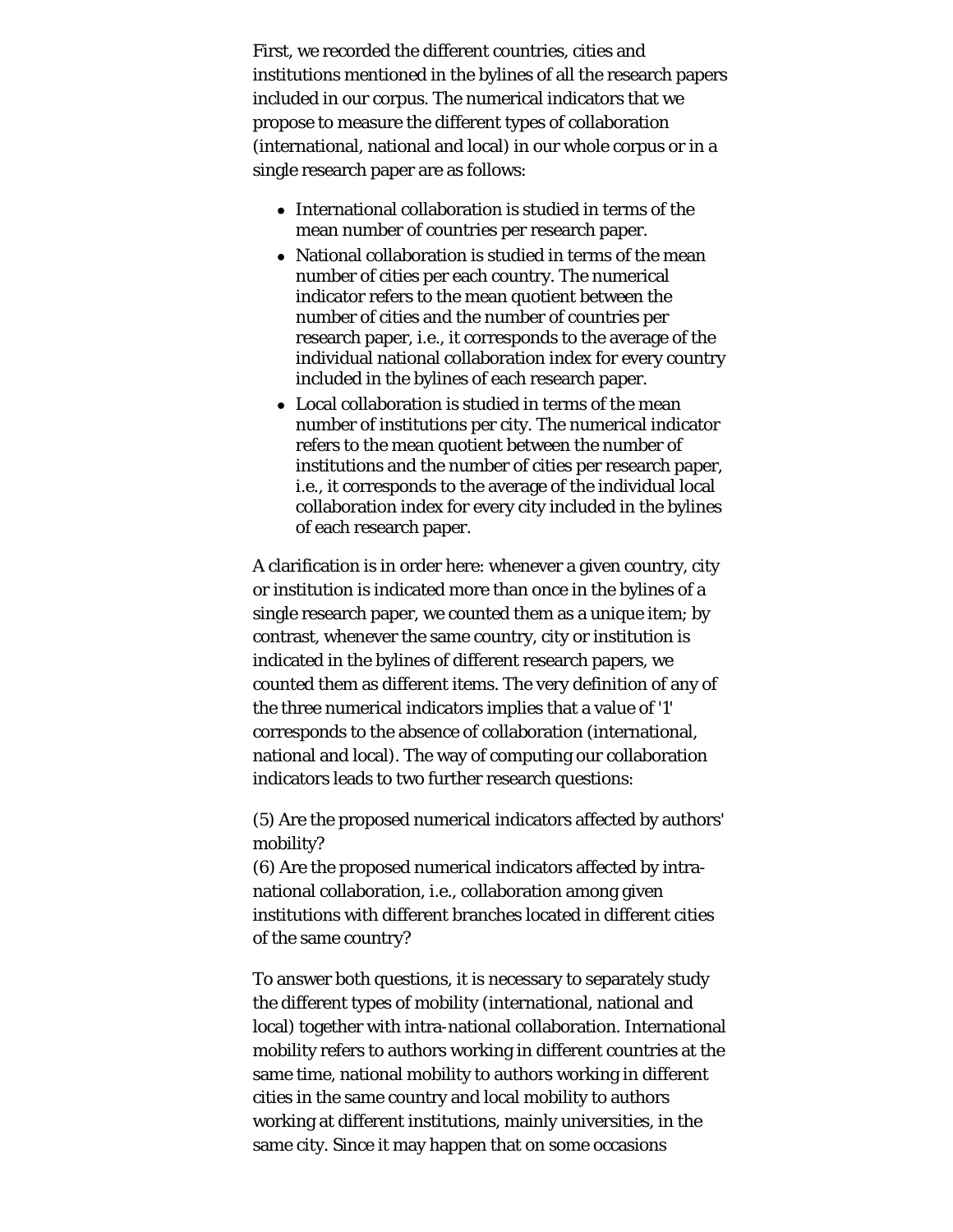researchers only list an affiliation with the host institution, our mobility data must be considered as lower estimates of the actual values. Another level of collaboration that is also worth studying refers to intra-institutional collaboration, i.e., collaboration among different departments in the same institution.

Moreover, although the three proposed numerical indicators are always sample-affected, it is worth stressing that national and local collaboration indicators are doubly affected by the sample. While the international collaboration indicator only considers a single variable (the number of countries per research paper), the national and local collaboration indicators include two different variables (the number of cities divided by the number of countries per research paper in the case of national collaboration, and the number of institutions divided by the number of cities per research paper in the case of local collaboration).

Finally, so as to determine whether the paired two-sample differences observed are statistically significant or not, we analysed our data by means of the student's t-test. The alpha value has been set at 0.05.

#### **The corpus**

Journal citation impact and prestige were taken into account in the journal selection process. The study incorporated three selection criteria: journals must (1) have the highest impact factors; (2) publish papers on observational data and/or theoretical analyses; (3) be freely accessible online. Four journals were found to meet the three criteria and were selected for this study: two European journals, *Astronomy and Astrophysics* and *Monthly Notices of the Royal Astronomical Society* (RAS); and two US-based journals, *The Astronomical Journal* and *The Astrophysical Journal*. *Astronomy and Astrophysics* (impact factor: 5.084) publishes papers on theoretical, observational, and instrumental astronomy and astrophysics, and is published by Édition Diffusion Presse (EDP) Sciences. *Monthly Notices of the RAS* (impact factor: 5.521) covers research on astronomy and astrophysics. This journal is published on behalf of the Royal Astronomical Society and is often preferred by astronomers from the United Kingdom and the Commonwealth. *The Astronomical Journal* (impact factor: 4.965) publishes papers on astronomical research, while *The Astrophysical Journal* (impact factor: 6.733) has a more global focus and publishes papers in astronomy and astrophysics. Both journals are published on behalf of the American Astronomical Society. All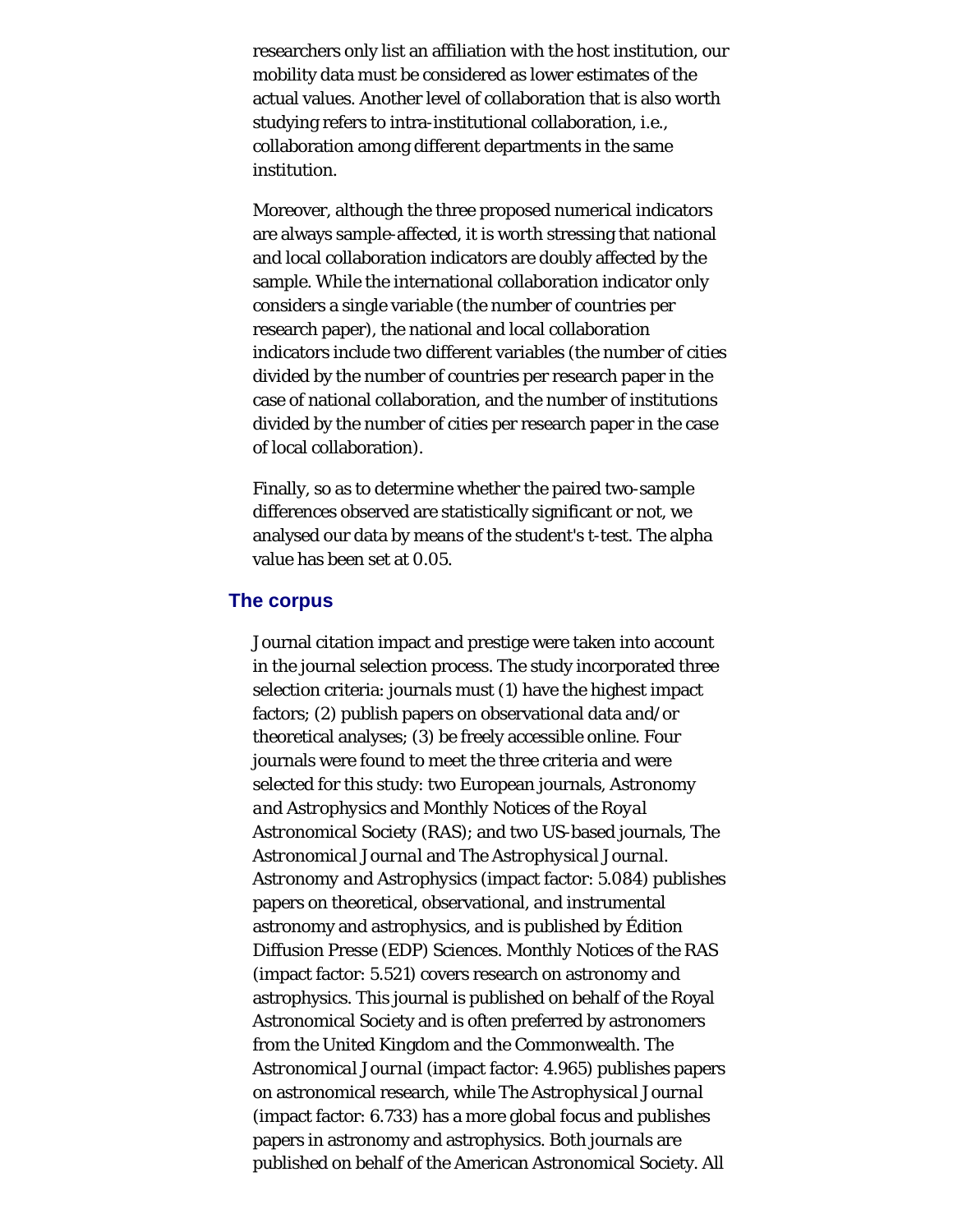impact factors refer to the year 2012 (the information was obtained from each journal's home page).

Since 1998 was the year when free online access began for the four journals, we chose that year as the starting point of our analysis. We randomly selected 300 research papers from three different time periods comprising 100 research papers each: Block A (1998), Block B (2004), and Block C (2012). In other words, the 100 research papers per block comprise 25 research papers per journal, i.e., a total of 75 research papers per journal. We then manually recorded the authors' institutional affiliation data mentioned in each of the 300 research paper bylines.

#### **Results**

# **International collaboration**

<span id="page-5-0"></span>[Table 1](#page-5-0) displays the total number of country items recorded in all the research paper bylines per journal and time period. It also includes the effect of international mobility (see Table 6).

| Journal                       | A   | <b>Country items recorded</b><br><b>Block Block Block Total</b><br>в |     |     |
|-------------------------------|-----|----------------------------------------------------------------------|-----|-----|
| Monthly Notices of<br>the RAS | 51  | 53                                                                   | 66  | 170 |
| Astronomy and<br>Astrophysics | 48  | 47                                                                   | 73  | 168 |
| The Astronomical<br>Journal   | 41  | 52                                                                   | 45  | 138 |
| The Astrophysical<br>Journal  | 38  | 41                                                                   | 45  | 124 |
| Total                         | 178 | 193                                                                  | 229 | 600 |

**Table 1: Number of country items per journal and time period**

As can be seen in [Table 1](#page-5-0), 600 country items were recorded in the whole corpus. The highest numbers of country items are found in the European journals *Monthly Notices of the RAS* (28.3%) and *Astronomy and Astrophysics* (28%), whereas the US-based journals *The Astronomical Journal* (23%) and *The Astrophysical Journal* (20.7%) contain the lowest figures. The mean number of country items per research paper in the whole sample is 2. From a general diachronic standpoint, the mean number of country items per research paper increases from 1.8 in Block A to 2.3 in Block C (p=0.003). This is clearly plotted in [Figure 1](#page-0-0).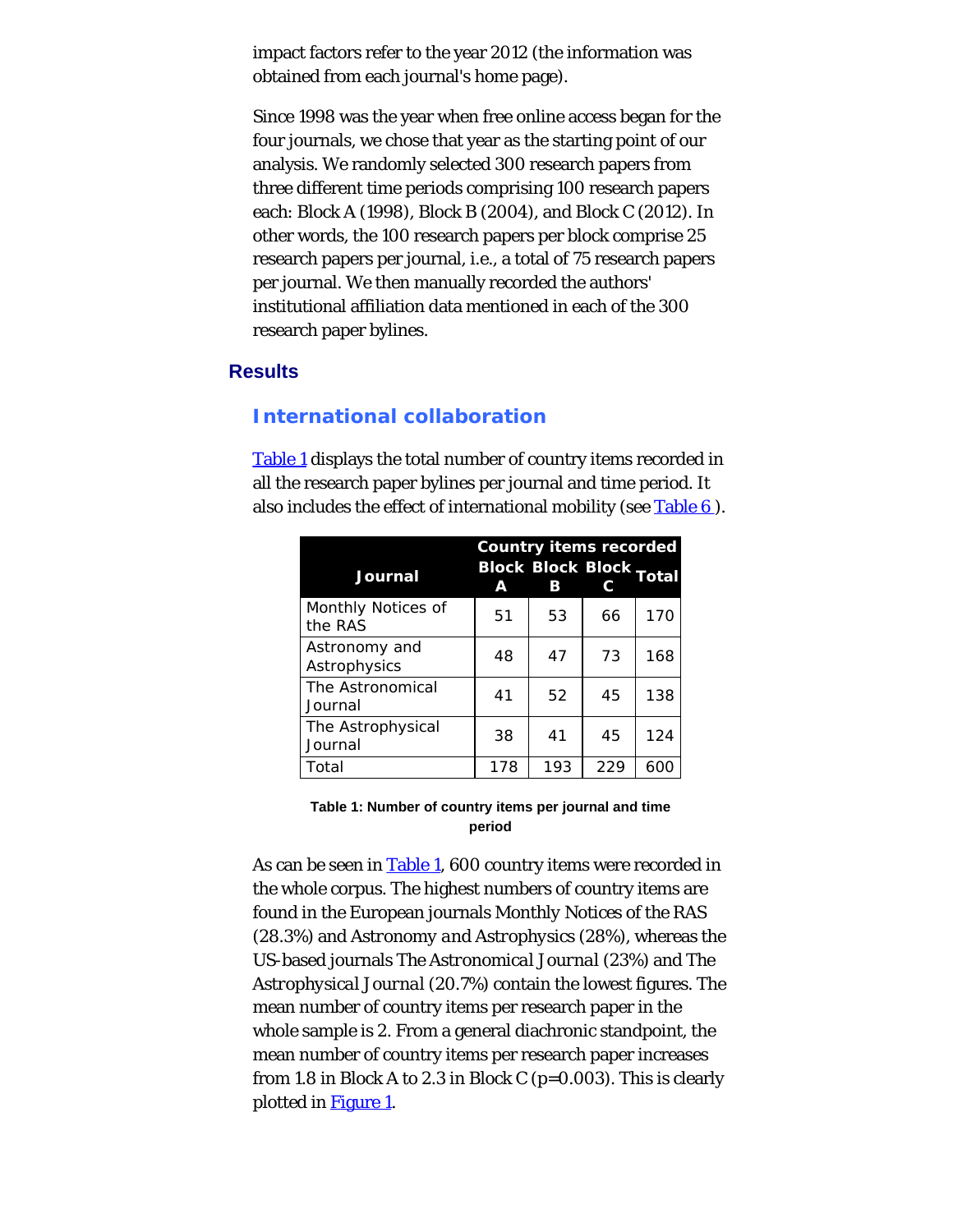<span id="page-6-0"></span>

**Figure 1: Mean number of country items per journal and time period**

[Table 1](#page-5-0) and **Figure 1** also show that the numbers of country items in *Monthly Notices of the RAS* and *The Astrophysical Journal* exhibit rising trends from Block A to Block C, although this increase is not statistically significant. By contrast, *The Astronomical Journal* and *Astronomy and Astrophysics* show the same erratic behaviour already reported in a study on the number of authors per research paper (see [Méndez](#page-27-0) *[et al.](#page-27-0)*[, 2014b](#page-27-0)), i.e., up and down in *The Astronomical Journal* and the reverse in *Astronomy and Astrophysics*. The difference in the mean number of country items per research paper between Block A (1.9) and Block C (2.9) is only statistically significant in *Astronomy and Astrophysics* (p=0.017).

[Table 2](#page-7-0) shows the different countries mentioned in the research paper bylines and the number of times they are mentioned (ordered by number of mentions).

| Number of times a country is mentioned in each<br>sample |                         |               |               |                                                                  |  |  |
|----------------------------------------------------------|-------------------------|---------------|---------------|------------------------------------------------------------------|--|--|
| <b>Monthly</b><br><b>Notices</b><br>of the<br><b>RAS</b> | <b>Astronomy</b><br>and | The           | The           |                                                                  |  |  |
| 23                                                       | 19                      | 61            | 51            | 154                                                              |  |  |
| 36                                                       | 8                       | 4             | 12            | 60                                                               |  |  |
| 17                                                       | 29                      | 10            | $\mathcal{P}$ | 58                                                               |  |  |
| 11                                                       | 25                      | 2             | 5             | 43                                                               |  |  |
| 8                                                        | 4                       | 14            | 5             | 31                                                               |  |  |
| 6                                                        | 5                       | 12            | 8             | 31                                                               |  |  |
| 9                                                        | 10                      | 3             | 3             | 25                                                               |  |  |
| 5                                                        | 4                       | 7             | 8             | 24                                                               |  |  |
| 5                                                        | 12                      | $\mathcal{P}$ | 5             | 24                                                               |  |  |
|                                                          |                         |               |               | Astronomical Astrophysical TOTAL<br>Astrophysics Journal Journal |  |  |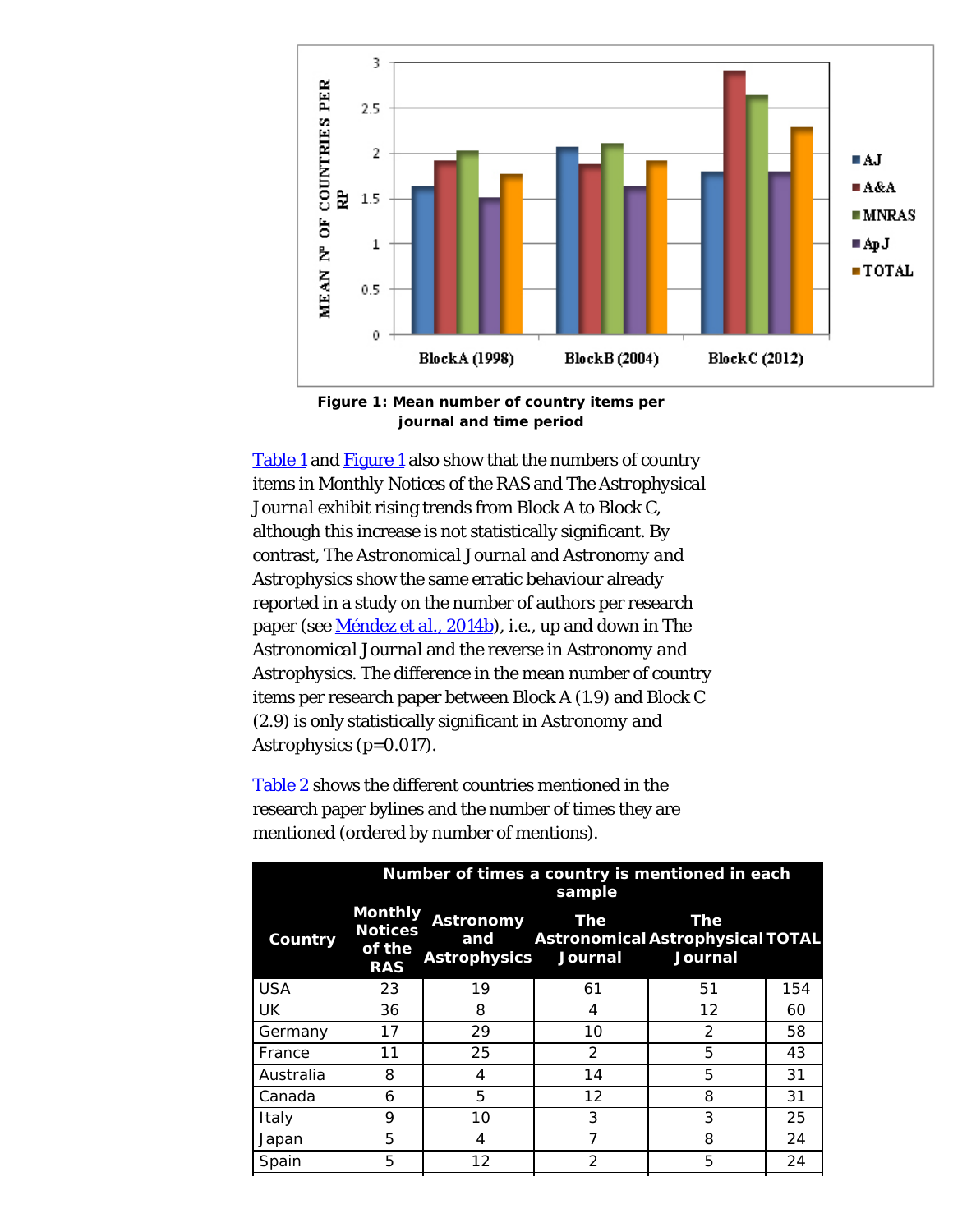<span id="page-7-0"></span>

| Chile              | 3                        | $\overline{4}$           | 8                        | 5                        | 20             |
|--------------------|--------------------------|--------------------------|--------------------------|--------------------------|----------------|
| The<br>Netherlands | 3                        | 8                        | $\overline{2}$           | $\overline{2}$           | 15             |
| Russia             | 5                        | $\mathbf{1}$             | 1                        | $\overline{\mathbf{4}}$  | 11             |
| Switzerland        | 5                        | 6                        | $\overline{\phantom{0}}$ | $\overline{a}$           | 11             |
| Sweeden            | $\overline{3}$           | 5                        | $\overline{\phantom{0}}$ | 1                        | 9              |
| China              | $\overline{4}$           | $\mathbf{1}$             | 3                        | $\overline{\phantom{0}}$ | 8              |
| Mexico             | $\overline{2}$           | $\overline{1}$           | $\overline{2}$           | $\overline{3}$           | 8              |
| Poland             | $\overline{3}$           | $\overline{\mathbf{4}}$  | $\overline{\phantom{a}}$ | $\overline{1}$           | 8              |
| South<br>Korea     | $\overline{c}$           | $\overline{2}$           | 3                        | 1                        | 8              |
| <b>Brazil</b>      | $\overline{\phantom{0}}$ | 3                        | 1                        | $\overline{2}$           | 6              |
| Denmark            | $\overline{3}$           | $\overline{3}$           | $\overline{a}$           | $\overline{a}$           | 6              |
| Argentina          | $\overline{3}$           | $\frac{1}{2}$            | $\mathbf{1}$             | $\qquad \qquad -$        | $\overline{4}$ |
| Belgium            | $\overline{a}$           | 4                        | -                        | $\overline{a}$           | $\overline{4}$ |
| Finland            | 1                        | 1                        | $\mathbf{1}$             | 1                        | $\overline{4}$ |
| India              | $\overline{3}$           | ÷,                       | -                        | $\mathbf{1}$             | $\overline{4}$ |
| Ireland            | $\mathbf{1}$             | 1                        | $\overline{a}$           | $\overline{2}$           | $\overline{4}$ |
| Israel             | $\overline{2}$           | $\mathbf{1}$             | -                        | $\mathbf{1}$             | $\overline{4}$ |
| Austria            | $\mathbf{1}$             | $\overline{c}$           | $\overline{a}$           | $\overline{\phantom{0}}$ | $\overline{3}$ |
| Portugal           | $\mathbf{1}$             | 1                        | $\overline{a}$           | $\qquad \qquad -$        | $\overline{2}$ |
| Ukraine            | $\mathbf{1}$             | 1                        | $\overline{a}$           | $\overline{a}$           | $\overline{2}$ |
| Colombia           | 1                        | $\overline{a}$           | $\overline{a}$           |                          | $\overline{1}$ |
| Croatia            | $\overline{a}$           | 1                        | $\overline{\phantom{0}}$ | $\overline{\phantom{0}}$ | 1              |
| Greece             | $\overline{a}$           | $\overline{\phantom{0}}$ | 1                        | $\overline{a}$           | 1              |
| Iran               | 1                        | $\overline{\phantom{0}}$ | $\overline{\phantom{0}}$ | $\overline{\phantom{0}}$ | 1              |
| Norway             | $\overline{1}$           | $\overline{a}$           | $\overline{\phantom{0}}$ | $\overline{\phantom{0}}$ | $\overline{1}$ |
| Slovenia           | $\overline{a}$           | 1                        | $\overline{a}$           | $\qquad \qquad -$        | $\mathbf{1}$   |
| South<br>Africa    | 1                        |                          |                          |                          | 1              |
| Taiwan             | $\overline{a}$           | 1                        | $\overline{a}$           |                          | 1              |
| Venezuela          | $\overline{\phantom{0}}$ | $\overline{a}$           | $\overline{a}$           | $\mathbf{1}$             | $\mathbf{1}$   |
| Total              | 170                      | 168                      | 138                      | 124                      | 600            |

#### **Table 2: Number of country appearances per journal**

The total number of different countries mentioned in all the research paper bylines is 38. The countries most frequently involved in the research are USA, UK, Germany, France, Australia and Canada. It is worth pointing out that of the 154 research paper bylines in which the USA is represented, 112 correspond to the American journals, against only forty-two occurrences in the European ones. The UK is more frequently mentioned in *Monthly Notices of the RAS* and in *The Astrophysical Journal*, whereas France and Germany are much more frequent in *Astronomy and Astrophysics* and *Monthly Notices of the RAS*. Moreover, Australia and Canada are more often cited in the American journals than in their European counterparts. Altogether, *The Astronomical Journal*, *The Astrophysical Journal* and *Monthly Notices of the RAS* (journals published in English-speaking countries), mention Australia, Canada, UK and USA (where English is the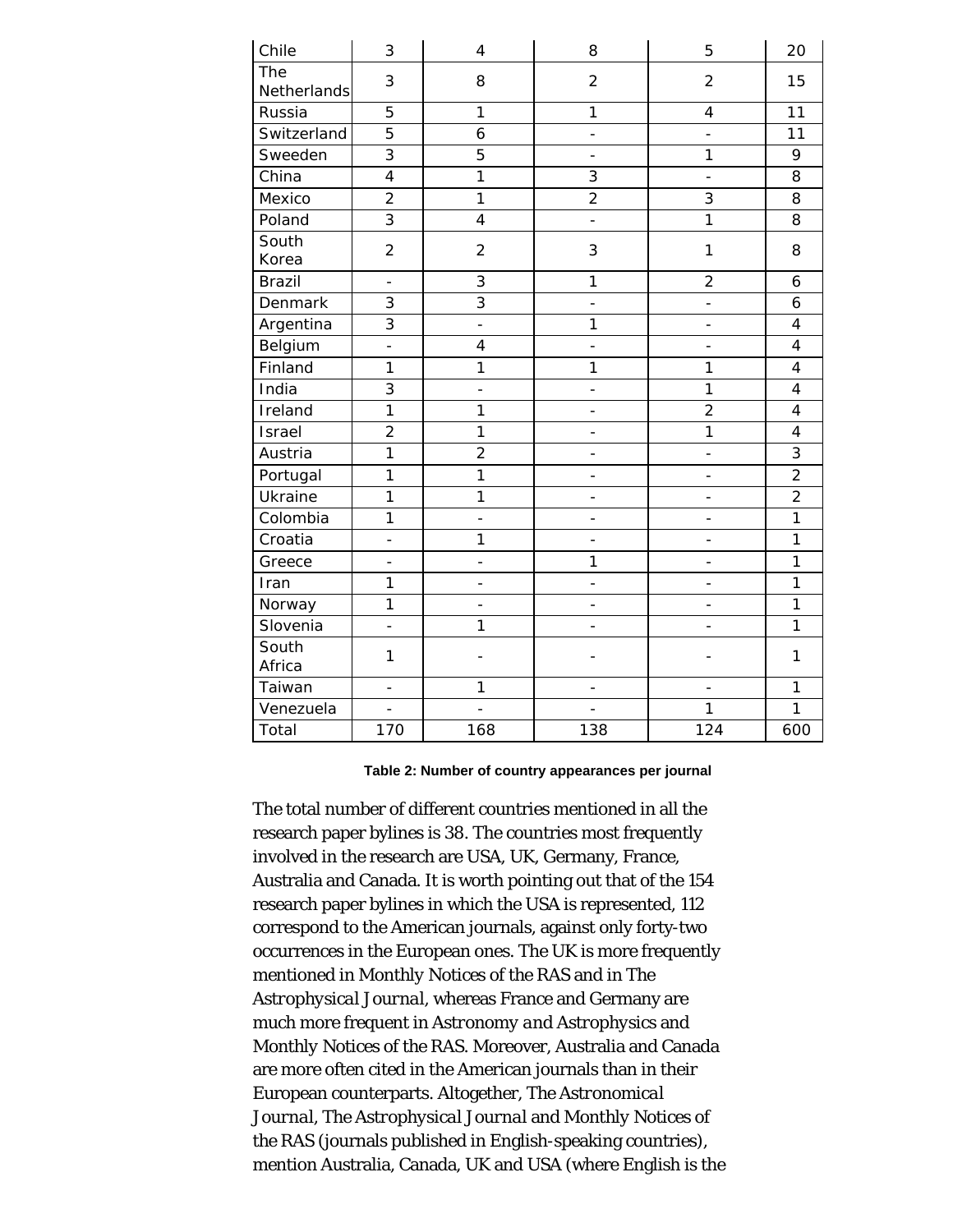official language) on 240 occasions, whereas the same countries are represented on only thirty-six occasions in *Astronomy and Astrophysics* (a journal published in a non-English speaking country).

[Table 3](#page-8-0) shows that the number of different countries mentioned in the research paper bylines in the whole corpus varies from one journal to another, *Monthly Notices of the RAS* containing the highest number of countries (31) and *The Astronomical Journal* the lowest (19).

<span id="page-8-0"></span>

| Journal                          | <b>Number of</b><br>different<br>countries<br>mentioned | papers<br>with one<br>single<br>country | Research Research<br>papers<br>with two | papers<br>with<br>three | <b>Research Research</b><br>papers<br>with four<br>or more<br>countries countries countries | <b>Highest</b><br>number of<br>country<br>appearances<br>in one<br>single<br>research<br>paper |
|----------------------------------|---------------------------------------------------------|-----------------------------------------|-----------------------------------------|-------------------------|---------------------------------------------------------------------------------------------|------------------------------------------------------------------------------------------------|
| Monthly<br>Notices of<br>the RAS | 31                                                      | 24                                      | 24                                      | 17                      | 10                                                                                          | 7                                                                                              |
| Astronomy<br>and<br>Astrophysics | 30                                                      | 26                                      | 24                                      | 15                      | 10                                                                                          | 8                                                                                              |
| The<br>Astrophysical<br>Journal  | 22                                                      | 36                                      | 22                                      | 8                       | 9                                                                                           | 8                                                                                              |
| The<br>Astronomical<br>Journal   | 19                                                      | 37                                      | 22                                      | 10                      | 6                                                                                           | 5                                                                                              |

**Table 3: Country variations between journals**

[Table 3](#page-8-0) also shows that the two American journals include more research papers with one single country (73). Conversely, the two European journals contain more research papers with two, three or more countries (100). Of the 37 research papers with one single country in *The Astronomical Journal*, it is interesting to note that on 26 occasions this country is the USA. In the case of the 36 research papers with one single country in *The Astrophysical Journal*, the presence of the USA as a top contributing country is also particularly notable as it is mentioned on 25 occasions. The highest numbers of countries in one single research paper are found in *Astronomy and Astrophysics* and *The Astrophysical Journal* (eight countries each).

[Table 4](#page-9-0) illustrates that over time some countries do not appear in certain blocks. Austria, Finland, India and Portugal do not appear in Block A. Colombia, Croatia, Greece, Slovenia and Taiwan are only present in Block C. Argentina, Ukraine, Iran and South Africa do not appear in Block C, the latter two are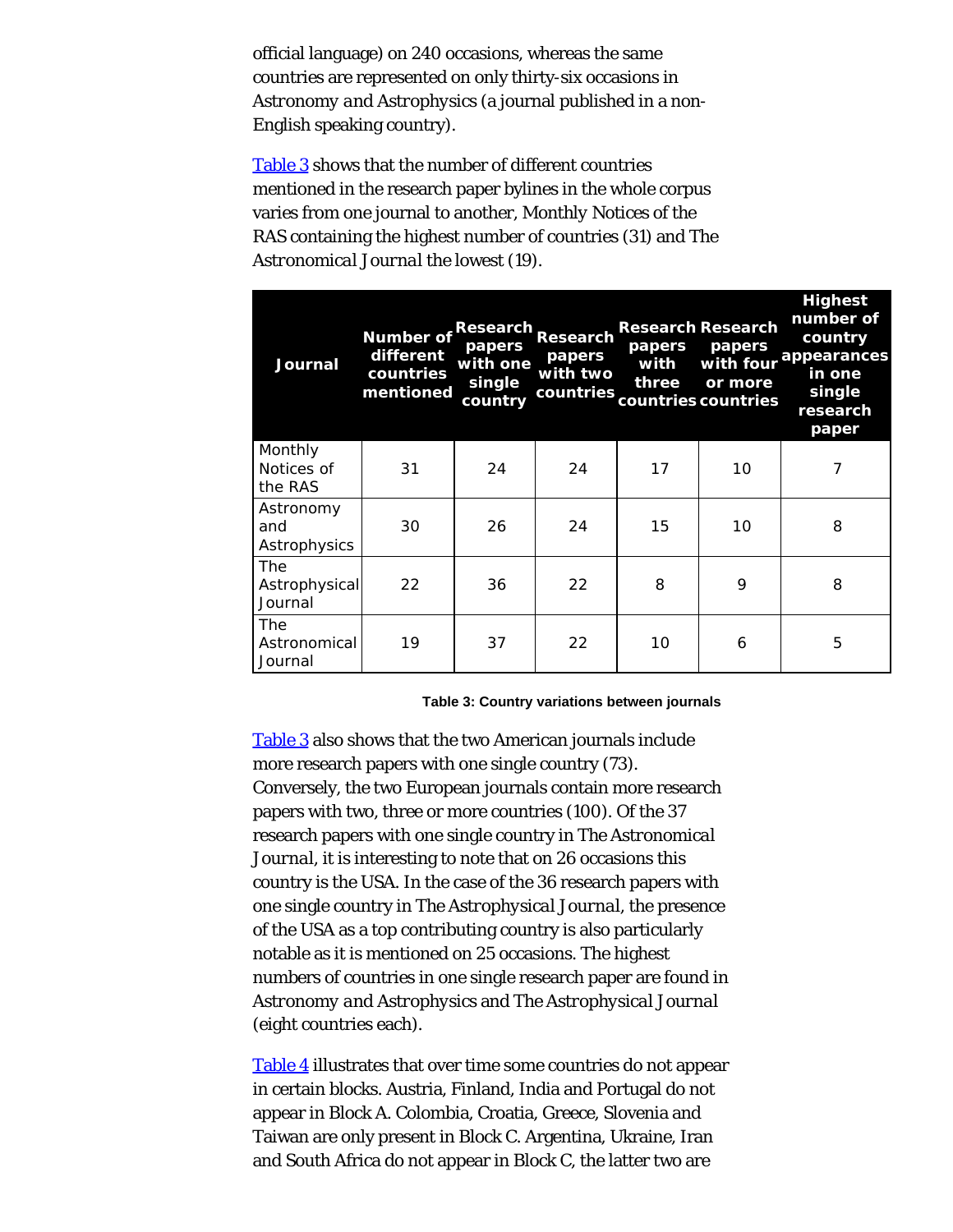<span id="page-9-0"></span>not present in Block A either. Israel, Norway and Venezuela are not present in Block B, the latter two are not present in Block C either.

| Number of times a country is |                          |                                      |                          |                          |  |  |  |
|------------------------------|--------------------------|--------------------------------------|--------------------------|--------------------------|--|--|--|
|                              |                          | mentioned in each sample             |                          |                          |  |  |  |
| <b>Country</b>               |                          | <b>Block A Block B Block C TOTAL</b> |                          |                          |  |  |  |
| <b>USA</b>                   | 50                       | 54                                   | 50                       | 154                      |  |  |  |
| UK                           | 17                       | 24                                   | 19                       | 60                       |  |  |  |
| Germany                      | 20                       | 21                                   | 17                       | 58                       |  |  |  |
| France                       | 11                       | 15                                   | 17                       | 43                       |  |  |  |
| Australia                    | 12                       | 8                                    | 11                       | 31                       |  |  |  |
| Canada                       | 7                        | $\overline{\mathbf{4}}$              | 20                       | 31                       |  |  |  |
| Italy                        | $\overline{7}$           | 8                                    | 10                       | $\overline{25}$          |  |  |  |
| Japan                        | 5                        | 7                                    | 12                       | 24                       |  |  |  |
| Spain                        | 6                        | $\overline{7}$                       | 11                       | 24                       |  |  |  |
| Chile                        | 5                        | 6                                    | 9                        | 20                       |  |  |  |
| The<br>Netherlands           | 6                        | 5                                    | 4                        | 15                       |  |  |  |
| Russia                       | 1                        | 5                                    | 5                        | 11                       |  |  |  |
| Switzerland                  | 3                        | $\overline{2}$                       | 6                        | 11                       |  |  |  |
| Sweeden                      | $\overline{3}$           | $\mathbf{1}$                         | 5                        | 9                        |  |  |  |
| China                        | 1                        | 3                                    | 4                        | 8                        |  |  |  |
| Mexico                       | 4                        | $\overline{3}$                       | $\overline{1}$           | 8                        |  |  |  |
| Poland                       | $\overline{c}$           | 4                                    | $\overline{c}$           | 8                        |  |  |  |
| South                        | $\overline{2}$           | 1                                    | 5                        | 8                        |  |  |  |
| Korea                        |                          |                                      |                          |                          |  |  |  |
| <b>Brazil</b>                | 3                        | 1                                    | $\overline{2}$           | 6                        |  |  |  |
| Denmark                      | $\overline{2}$           | $\overline{2}$                       | $\overline{2}$           | 6                        |  |  |  |
| Argentina                    | 3                        | 1                                    | $\overline{\phantom{a}}$ | $\overline{\mathcal{L}}$ |  |  |  |
| Belgium                      | $\overline{2}$           | $\mathbf{1}$                         | 1                        | $\overline{\mathcal{L}}$ |  |  |  |
| Finland                      |                          | $\overline{c}$                       | $\overline{c}$           | $\overline{4}$           |  |  |  |
| India                        | $\overline{\phantom{0}}$ | $\mathbf{1}$                         | 3                        | $\overline{4}$           |  |  |  |
| Ireland                      | 1                        | $\overline{2}$                       | 1                        | 4                        |  |  |  |
| Israel                       | $\overline{2}$           | $\overline{a}$                       | $\overline{2}$           | 4                        |  |  |  |
| Austria                      |                          | 1                                    | $\overline{c}$           | 3                        |  |  |  |
| Portugal                     | -                        | 1                                    | 1                        | $\overline{2}$           |  |  |  |
| Ukraine                      | 1                        | 1                                    | $\overline{a}$           | $\overline{2}$           |  |  |  |
| Colombia                     |                          |                                      | 1                        | 1                        |  |  |  |
| Croatia                      | -                        | -                                    | 1                        | 1                        |  |  |  |
| Greece                       |                          |                                      | 1                        | $\mathbf{1}$             |  |  |  |
| Iran                         |                          | 1                                    |                          | 1                        |  |  |  |
| Norway                       | 1                        | -                                    |                          | 1                        |  |  |  |
| Slovenia                     |                          |                                      | 1                        | 1                        |  |  |  |
| South                        |                          | 1                                    |                          | 1                        |  |  |  |
| Africa                       |                          |                                      |                          |                          |  |  |  |
| Taiwan                       |                          |                                      | 1                        | 1                        |  |  |  |
| Venezuela                    | 1                        | $\overline{\phantom{0}}$             |                          | 1                        |  |  |  |
| Total                        | 178                      | 193                                  | 229                      | 600                      |  |  |  |

**Table 4: Number of country appearances by time period**

[Table 5](#page-10-0) shows that the range of countries represented in the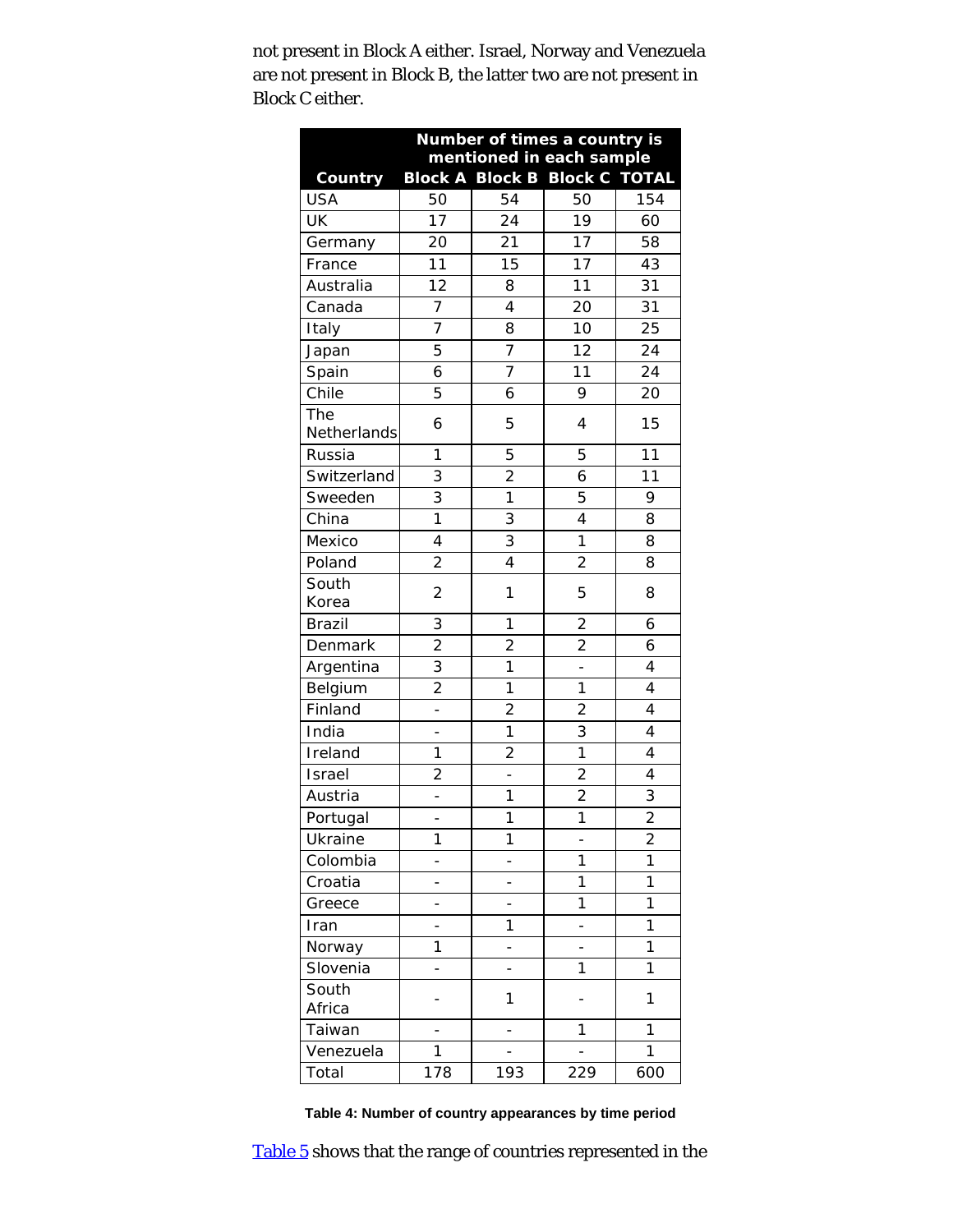research paper bylines steadily increases from Block A (27) to Block C (32). Likewise, there are more research papers involving four or more countries in Block C (13) than in Block A (7). The maximum number of countries in one single research paper also increases from Block A (4) to Block C (8). Conversely, the number of research papers with two countries is characterised by a downward trend, from 34 in Block A to 26 in Block C.

<span id="page-10-0"></span>

| <b>Period</b>     | Number of Research<br>different<br>countries<br>mentioned | papers<br>with a<br>single<br>country | Research<br>papers<br>with two<br>countries | papers<br>with | papers | <b>Highest</b><br>Research Research number of<br>country<br>with four appearances<br>three or more in a single<br>countries countries research<br>paper |
|-------------------|-----------------------------------------------------------|---------------------------------------|---------------------------------------------|----------------|--------|---------------------------------------------------------------------------------------------------------------------------------------------------------|
| <b>Block</b><br>А | 27                                                        | 44                                    | 34                                          | 15             |        |                                                                                                                                                         |
| <b>Block</b><br>B | 30                                                        | 42                                    | 32                                          | 15             | 11     | 6                                                                                                                                                       |
| <b>Block</b><br>С | 32                                                        | 41                                    | 26                                          | 20             | 13     | 8                                                                                                                                                       |

**Table 5: Country variation by time period**

Of the 44 research papers with a single country in Block A, the USA is mentioned on 24 occasions, while the UK and Germany are mentioned on 4 occasions each. Of the 42 research papers with a single country in Block B, the USA is mentioned on 16 occasions and the UK on 4 occasions. Of the 41 research papers with a single country in Block C, the USA appears on 14 occasions and the UK on merely 2 occasions. These data suggest that international collaboration tends to increase over time in the USA and the UK.

### **International mobility**

[Table 6](#page-11-0) displays that only 96 authors (6.7% of the total number of authors found in our sample) are working in different countries at the same time. Such a low percentage indicates that our international collaboration indicator is not seriously affected by international mobility. Authors publishing in *Monthly Notices of the RAS* exhibit the highest level of international mobility (9.9%), followed by *Astronomy and Astrophysics* (7.2%), *The Astronomical Journal* (5%), and *The Astrophysical Journal* (4.9%). In other words, international mobility is greater among researchers who publish in the two European journals (8.4%) than in those who publish in the two American journals (5%).

> **Number of authors with international mobility**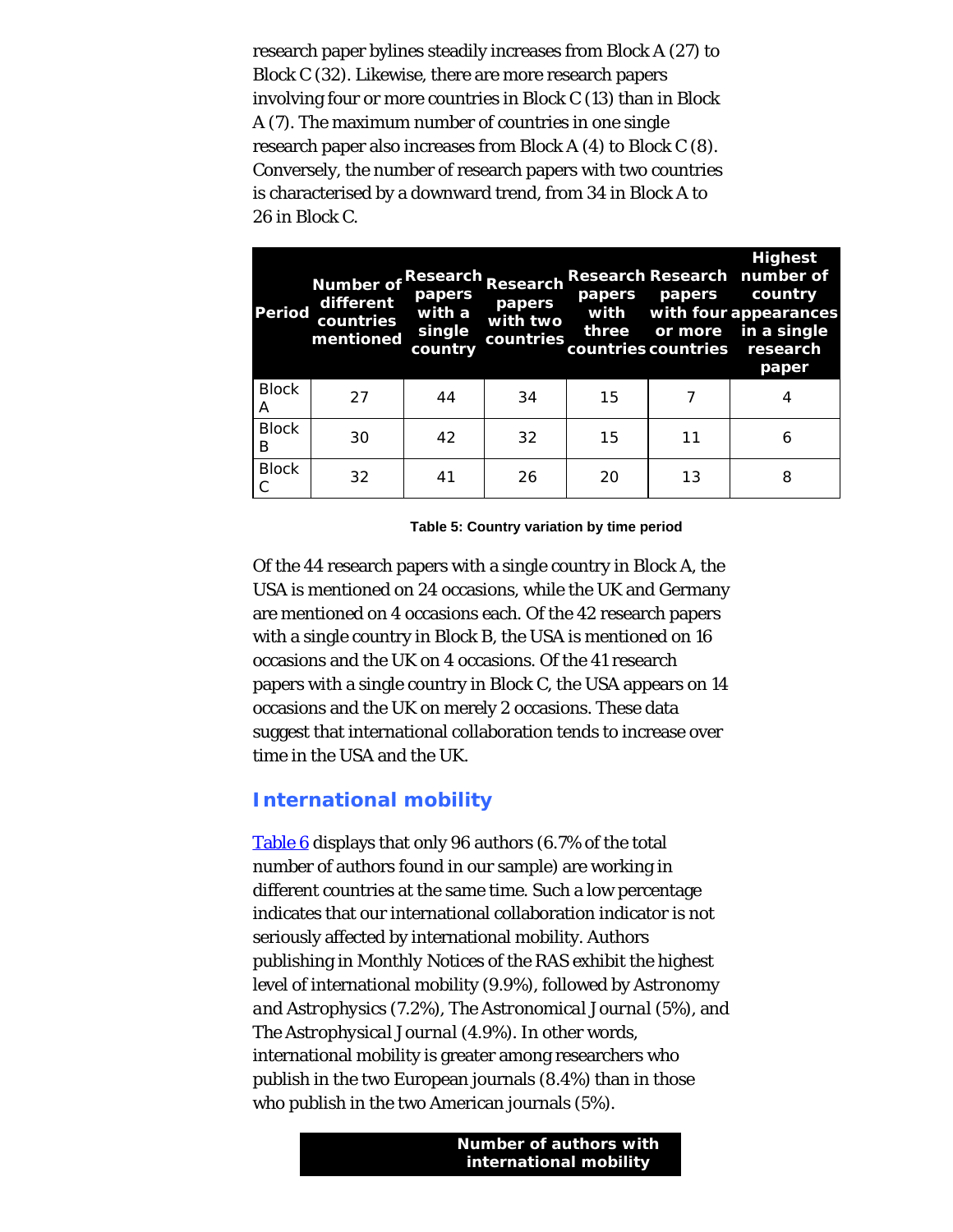<span id="page-11-0"></span>

| Journal                              | <b>Block A Block B Block C Total</b> |    |    |    |
|--------------------------------------|--------------------------------------|----|----|----|
| <b>Monthly Notices</b><br>of the RAS |                                      | 3  | 24 | 34 |
| Astronomy and<br>Astrophysics        |                                      | 8  | 12 | 27 |
| The<br>Astronomical<br>Journal       | 9                                    | 5  | 5  | 19 |
| The<br>Astrophysical<br>Journal      | 9                                    |    |    | 16 |
| Total                                | 32                                   | 16 | 48 | 96 |

**Table 6: Number of authors with international mobility per journal and time period**

\*\*\*\*\*\*\*\*\*\*\*\*\*\*\*\*\*\*\*

Diachronically speaking, the international mobility patterns for the four journals together show an erratic pattern: a decline from Block A (8.4%) to Block B (3.8%) and a rise in Block C (7.7%). Percentage-wise, *Monthly Notices of the RAS*, *The Astronomical Journal* and *The Astrophysical Journal* show a down and up trend, whereas *Astronomy and Astrophysics* shows the opposite behaviour. It is important to stress that all the percentages given for the different types of mobility have been calculated by taking into account the data about the number of authors per journal and time period previously reported by Méndez *et al.* [\(2014b](#page-27-0)).

### **National collaboration**

The estimation of national collaboration is based not only on the number of country items [\(Table 1](#page-5-0)), but also on the number of cities ([Table 7](#page-12-0)), which in turn includes the effect of national mobility [\(Table 8](#page-13-0)) and intra-national collaboration [\(Table 9](#page-13-1)).

[Table 7](#page-12-0) shows that the total number of cities rises steadily from Block A (27.5%) to Block C (41.7%). This increase is in line with that observed in the number of authors (see [Méndez](#page-27-0) *[et al.](#page-27-0)*[, 2014b](#page-27-0)) and of country items ([Table 1](#page-5-0)) per journal and time period. In *The Astronomical Journal* we find an up and down pattern, whereas the opposite pattern is noted in *The Astrophysical Journal*, *Astronomy and Astrophysics* and *Monthly Notices of the RAS*.

| Journal                       | <b>Block Block Block Total</b><br>Δ | <b>Number of cities</b><br>B |     |     |
|-------------------------------|-------------------------------------|------------------------------|-----|-----|
| The Astronomical<br>Journal   | 69                                  | 107                          | 74  | 250 |
| Astronomy and<br>Astrophysics | 60                                  | 58                           | 121 | 239 |
|                               |                                     |                              |     |     |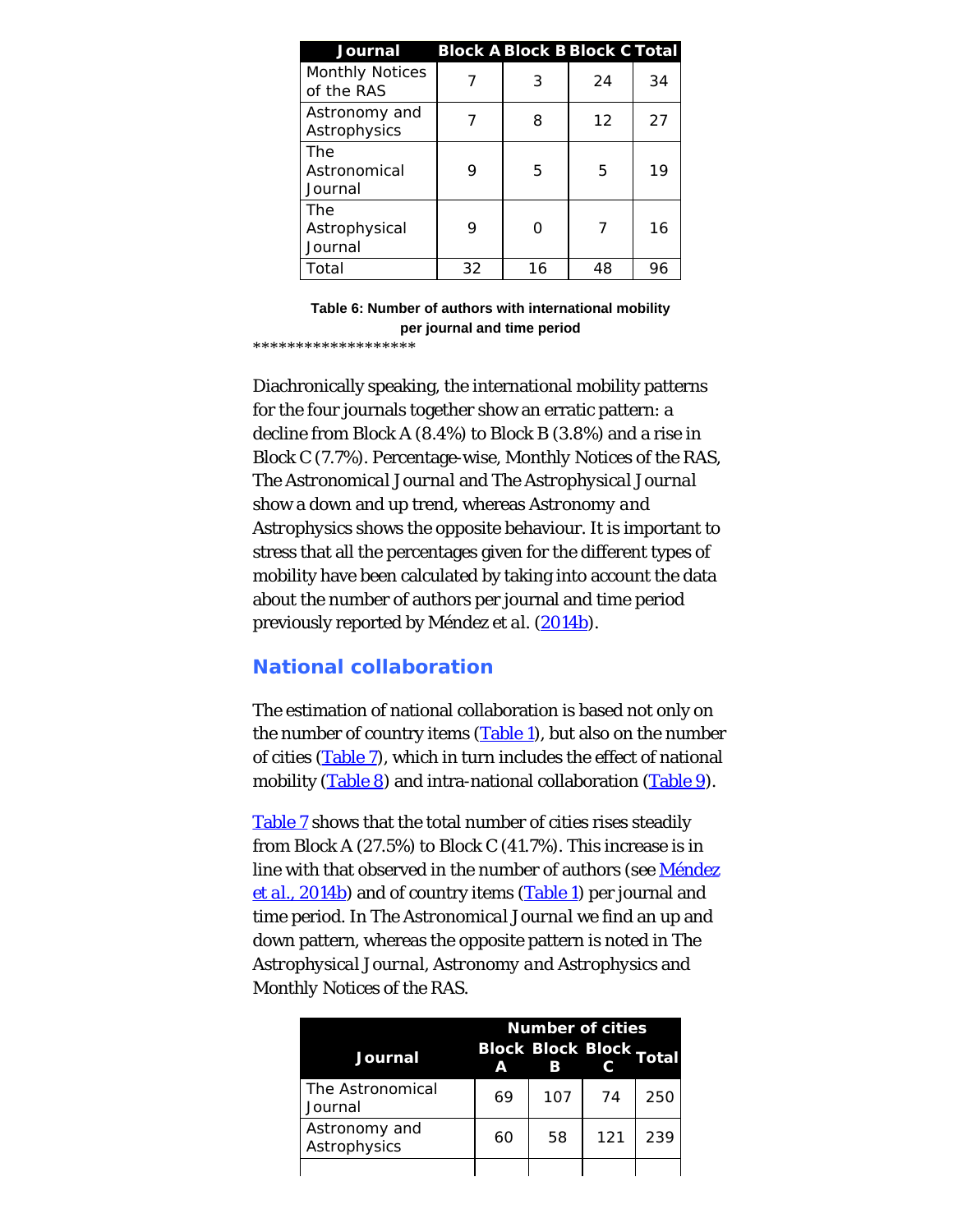<span id="page-12-0"></span>

| <b>Monthly Notices of</b><br>the RAS | 66  | 64  | 102 | 232 |
|--------------------------------------|-----|-----|-----|-----|
| The Astrophysical<br>Journal         | 62  | 59  | 92  | 213 |
| Total                                | 257 | 288 | 389 | 934 |

**Table 7: Number of cities per journal and time period**

Furthermore, [Figure 2](#page-12-1) reveals that the mean quotient of the number of cities and the number of countries per research paper increases from 1.47 in Block A to 1.66 in Block C (p=0.030). These data clearly indicate that there has been an incremental rise in the number of cities per country over time. The overall mean value of this indicator is 1.56.

<span id="page-12-1"></span>

**Figure 2: Mean number of cities per number of countries per research paper, per journal and time period**

From a cross-journal perspective, the highest ratio is reached by the research papers published in *The Astronomical Journal* in Block B (2.18) and the lowest ratio by the research papers published in *Monthly Notices of the RAS* during the same time period (1.19). An interesting outlier case is that of a research paper published in Block B in *The Astronomical Journal* that mentions nine cities in only two countries.

### **National mobility**

[Table 8](#page-13-0) shows that only 0.6% of authors have national mobility. It is interesting to note that the research papers published in *Astronomy and Astrophysics* do not include any authors with national mobility. Conversely, the research papers published in *The Astronomical Journal* contain this type of mobility both in Blocks A and B, while the research papers published in *Monthly Notices of the RAS* and *The*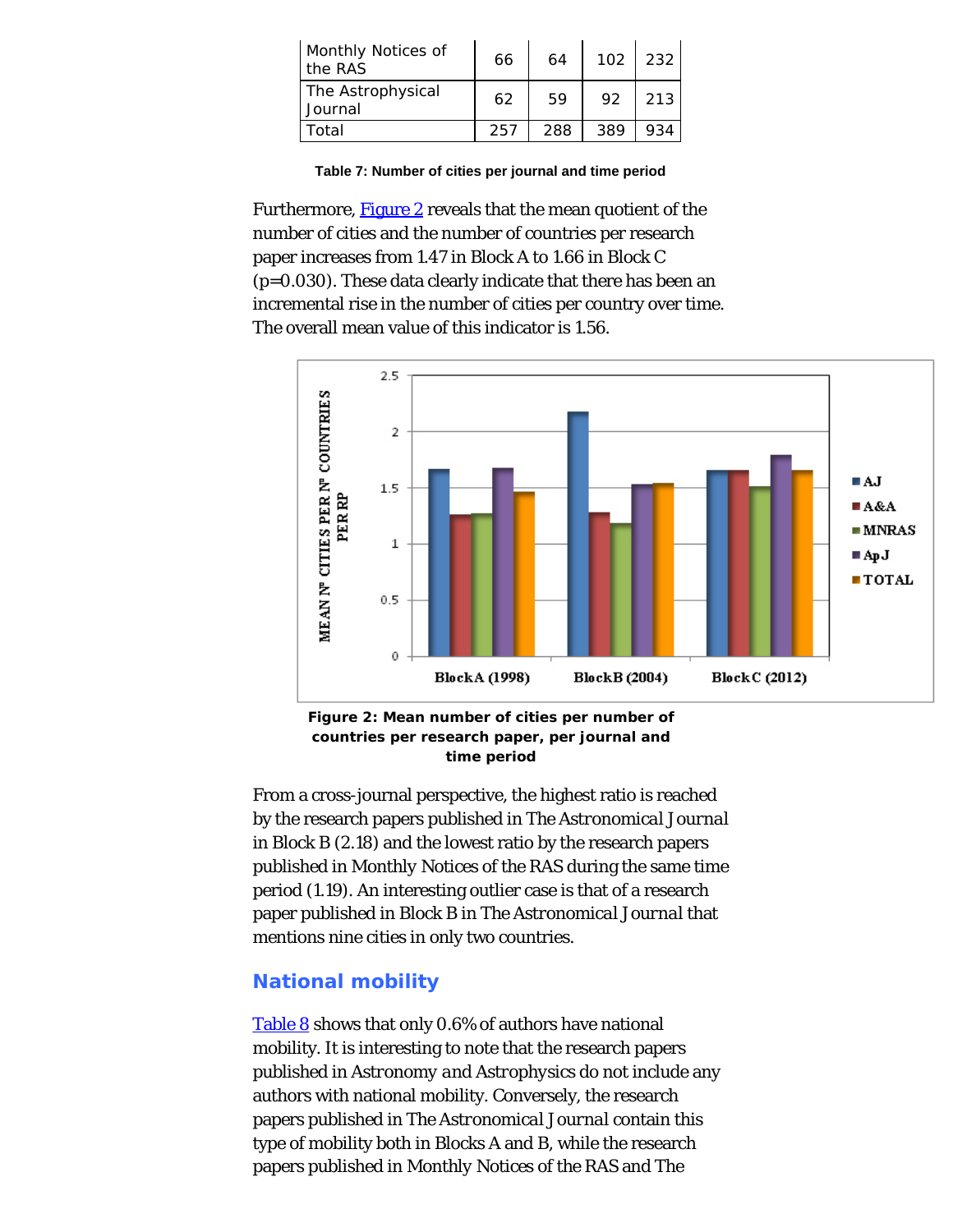<span id="page-13-0"></span>*Astrophysical Journal* only display it in Block C. Percentagewise, a slight increase can be appreciated from Block A (0.5%) to Block C (0.8%) across all the journals.

|                                      | <b>Number of authors with</b><br>national mobility |                               |               |                |  |
|--------------------------------------|----------------------------------------------------|-------------------------------|---------------|----------------|--|
| <b>Journal</b>                       | A                                                  | <b>Block Block Block</b><br>R |               | Total          |  |
| <b>Monthly Notices</b><br>of the RAS |                                                    |                               | 3             | 3              |  |
| The Astronomical<br>Journal          | $\mathcal{P}$                                      |                               |               | 3              |  |
| The Astrophysical<br>Journal         |                                                    |                               | $\mathcal{P}$ | $\mathfrak{D}$ |  |
| Astronomy and<br>Astrophysics        |                                                    |                               |               |                |  |
| Total                                | $\mathcal{P}$                                      |                               | ҕ             | 8              |  |

**Table 8: Number of authors with national mobility per journal and time period**

<span id="page-13-1"></span>[Table 9](#page-13-1) (together with [Table 10](#page-14-0)) indicates that there is an incremental rise in the percentage of institutions located in more than one city in the same country (intra-national collaboration) from Block A (0%) to Block C (0.7%), although only a small percentage (0.5%) of all the institutions show this effect.

| Journal                          | <b>Number of institutions</b><br>located in two or more cities<br><b>Block A Block B Block C Total</b> |   |   |   |  |  |
|----------------------------------|--------------------------------------------------------------------------------------------------------|---|---|---|--|--|
| The<br>Astrophysical<br>Journal  |                                                                                                        |   |   |   |  |  |
| The<br>Astronomical<br>Journal   | ∩                                                                                                      |   |   |   |  |  |
| Astronomy and<br>Astrophysics    | ∩                                                                                                      |   |   |   |  |  |
| Monthly<br>Notices of the<br>RAS | O                                                                                                      |   |   |   |  |  |
| Total                            |                                                                                                        | 2 | 3 | 5 |  |  |

**Table 9: Number of institutions located in two or more cities (in one country) per journal and time period**

It is interesting to note a case of 'inter-intra-national collaboration', which refers to the National Astronomical Observatory of Japan with three branches in different cities and countries (Tokyo and Okayama in Japan, and Hilo in Hawai'i). Finally, it is important to remark that the small figures in [Table 8](#page-13-0) and [Table 9](#page-13-1) (when compared to the figures in [Table 7](#page-12-0)), together with the small figures in [Table 6](#page-11-0) (in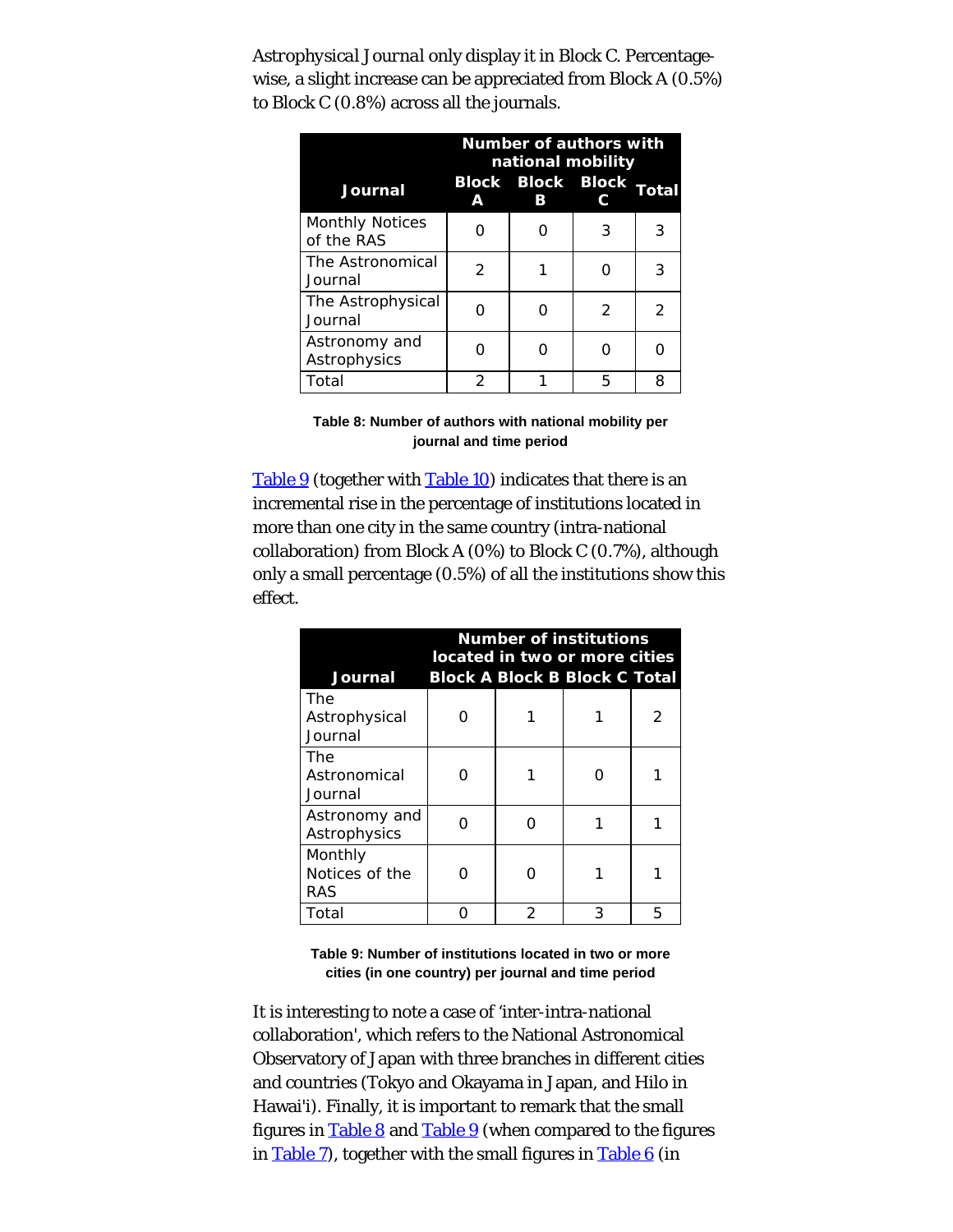comparison with the figures in  $Table 1$ , reveal that our national collaboration indicator is not seriously affected either by national mobility, intra-national collaboration, or international mobility.

## **Local collaboration**

The estimation of local collaboration is based not only on the number of cities [\(Table 7](#page-12-0)), but also on the number of institutions [\(Table 10](#page-14-0)), which in turn includes the effects of local mobility [\(Table 11](#page-16-0)) and intra-national collaboration [\(Table 9](#page-13-1)).

<span id="page-14-0"></span>[Table 10](#page-14-0) highlights a rise in the total number of institutions mentioned in the research paper bylines from Block A (27.1%) to Block C (42.8%). Here again, *The Astronomical Journal* is characterised by an up and down pattern, whereas *Astronomy and Astrophysics*, *Monthly Notices of the RAS* and *The Astrophysical Journal* exhibit the opposite pattern.

|                               | <b>Number of institutions</b><br>mentioned |                               |     |       |  |
|-------------------------------|--------------------------------------------|-------------------------------|-----|-------|--|
| <b>Journal</b>                | А                                          | <b>Block Block Block</b><br>в |     | Total |  |
| The Astronomical<br>Journal   | 73                                         | 115                           | 84  | 272   |  |
| Astronomy and<br>Astrophysics | 65                                         | 58                            | 133 | 256   |  |
| Monthly Notices of<br>the RAS | 68                                         | 67                            | 107 | 242   |  |
| The Astrophysical<br>Journal  | 62                                         | 58                            | 100 | 220   |  |
| Total                         | 268                                        | 298                           | 424 | 990   |  |

#### **Table 10: Number of institutions per journal and time period**

[Figure 3](#page-15-0) displays that the mean quotient of the number of institutions and the number of cities per research paper shows a down and up pattern: from 1.06 in Block A to 1.04 in Block B and to 1.07 in Block C, although the figures are not statistically significant. If we focus on each journal, a steady increment is found in *The Astronomical Journal* and *The Astrophysical Journal*, whereas the European journals show an erratic pattern (down and up in *Astronomy and Astrophysics* and the reverse in *Monthly Notices of the RAS*). The highest ratio is reached in *Astronomy and Astrophysics* in Block A (1.13) and the lowest in *The Astrophysical Journal* in Block B (0.99). These figures may be more clearly understood if we take into account that Block A in *Astronomy and Astrophysics* includes two research papers with two institutions in a single city and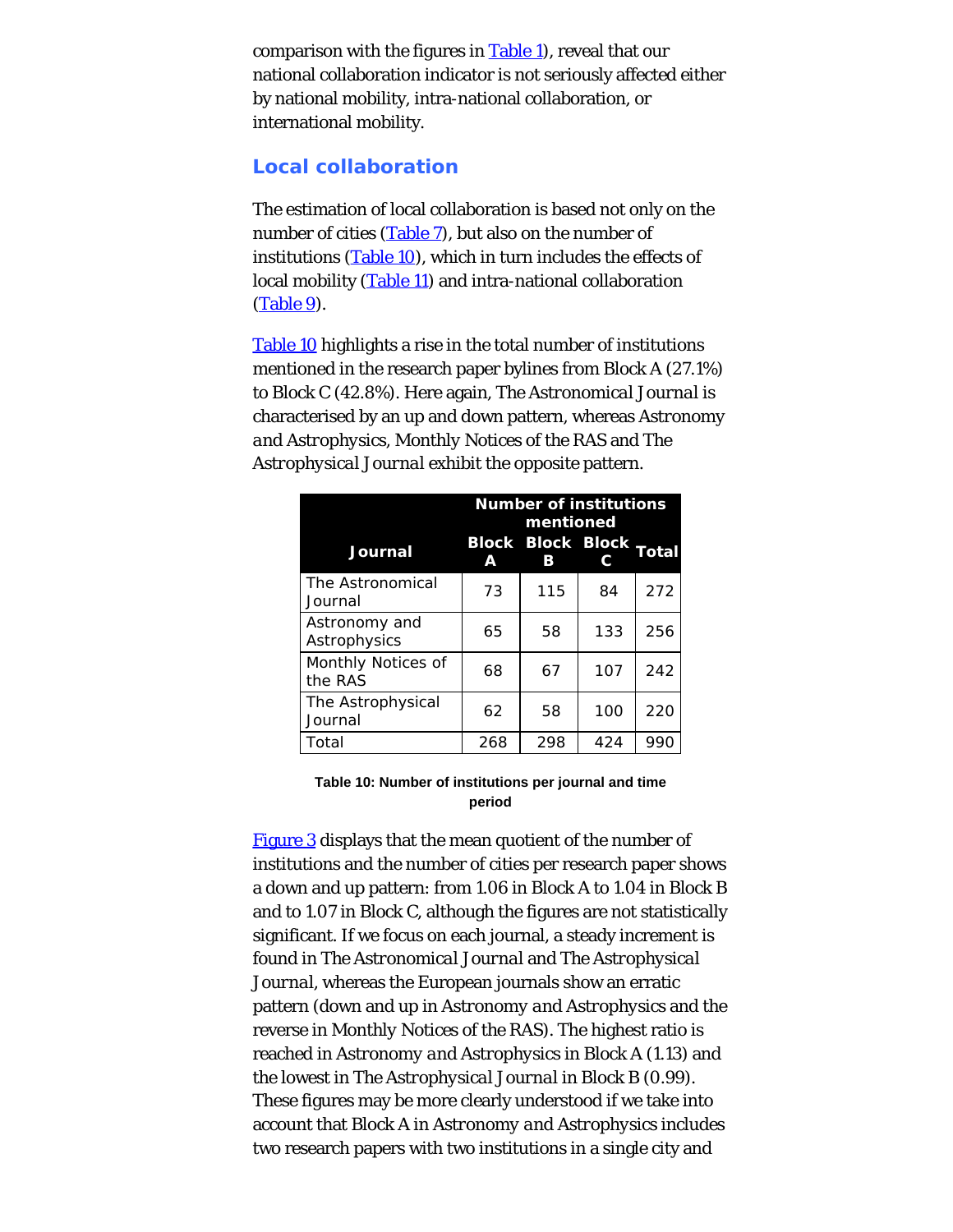two research papers with three institutions in two cities. Conversely, one of the research papers published in *The Astrophysical Journal* in Block B mentions the same institution (California State University) in two different cities (Riverside and Santa Barbara).



<span id="page-15-0"></span>The overall mean value of this indicator is 1.06.



# **Local mobility**

[Table 11](#page-16-0) shows that only 1.1% of the authors have local mobility. The research papers published in *Astronomy and Astrophysics* and *The Astrophysical Journal* do not include any local mobility in Blocks A and B. The research papers published in *Monthly Notices of the RAS* show no local mobility in Block B and those in *The Astronomical Journal* show none in Block C. Percentage-wise and contrary to the findings recorded in national mobility, the figures show a slight decrease from Block A to Block C (from 1.6% to 1.3%).

|                               | <b>Number of authors with</b><br>local mobility |                               |   |       |
|-------------------------------|-------------------------------------------------|-------------------------------|---|-------|
| Journal                       | А                                               | <b>Block Block Block</b><br>в |   | Total |
| The Astronomical<br>Journal   | 4                                               |                               |   | 5     |
| Astronomy and<br>Astrophysics |                                                 |                               | 4 |       |
| Monthly Notices of<br>the RAS | $\mathcal{P}$                                   |                               |   | 3     |
| The Astrophysical<br>Journal  |                                                 |                               | 3 | 3     |
|                               |                                                 |                               |   |       |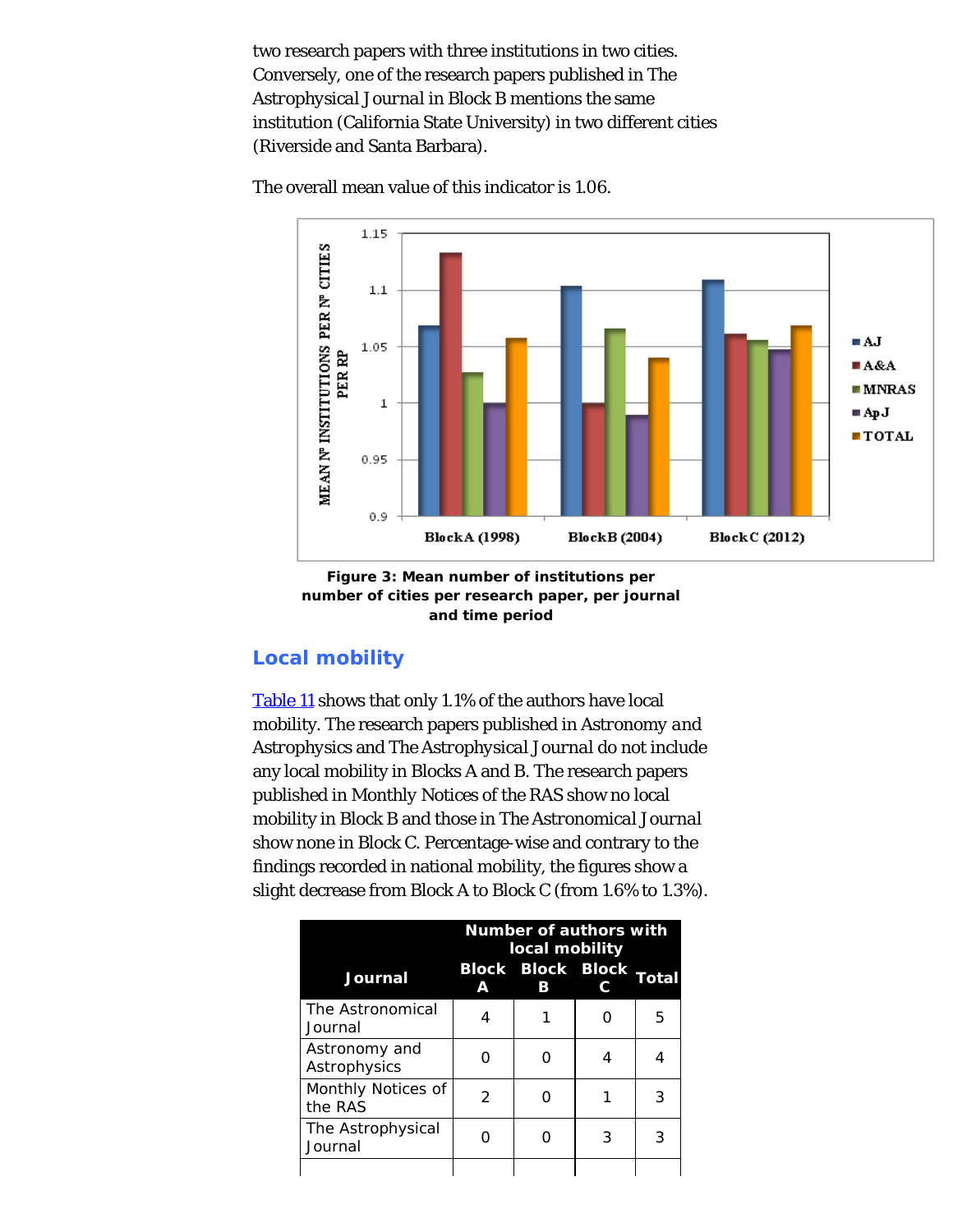<span id="page-16-0"></span>

| ד ו<br>otal <sup>.</sup> | ∼ |  | ີ |  |
|--------------------------|---|--|---|--|
|--------------------------|---|--|---|--|

**Table 11: Number of authors with local mobility per journal and time period**

As in the previous types of collaboration, the small figures in [Table 11](#page-16-0) and [Table 9](#page-13-1) (when compared to the figures in [Table](#page-14-0) [10](#page-14-0)), together with the small figures in [Table 8](#page-13-0) and [Table 9](#page-13-1) (in comparison with the figures in [Table 7](#page-12-0)), reveal that our local collaboration indicator is not seriously affected either by local mobility or intra-national collaboration.

# **Intra-institutional collaboration**

[Table 12](#page-16-1) indicates the collaboration carried out within different departments in the same institution. Only 3.5% of all the institutions (see [Table 10](#page-14-0)) show this kind of collaboration.

<span id="page-16-1"></span>

|                                         | Number of institutions undertaking<br>intra-institutional collaboration |                               |               |    |
|-----------------------------------------|-------------------------------------------------------------------------|-------------------------------|---------------|----|
| Journal                                 |                                                                         | Block A Block B Block C Total |               |    |
| The<br>Astrophysical<br>Journal         | $\mathcal{P}$                                                           |                               |               | 13 |
| The<br>Astronomical<br>Journal          | 5                                                                       | 3                             | $\mathcal{P}$ | 10 |
| Astronomy and<br>Astrophysics           |                                                                         |                               | 4             | 6  |
| Monthly<br>Notices of the<br><b>RAS</b> |                                                                         |                               | 4             | 6  |
| Total                                   | 9                                                                       | 9                             | 17            | 35 |

**Table 12: Number of institutions with two or more dependencies (or departments) per journal and time period**

The journals that include the most intra-institutional collaboration are the US-based ones (4.7% altogether), nearly twice the amount of the European journals (2.4% altogether). From a diachronic standpoint, the global data reveal a small downward trend from Block A (3.4%) to Block B (3%) and a slight upward trend in Block C (4%). Per journal, *The Astrophysical Journal*, *Astronomy and Astrophysics* and *Monthly Notices of the RAS* increase steadily from Block A to Block C, whereas *The Astronomical Journal* decreases steadily.

Finally, [Figure 4](#page-17-0) summarises the results obtained for the three main types of collaboration in the journals analysed (the collaboration indicator on the vertical axis stands for the mean number of countries per research paper in the case of international collaboration, for the mean number of cities per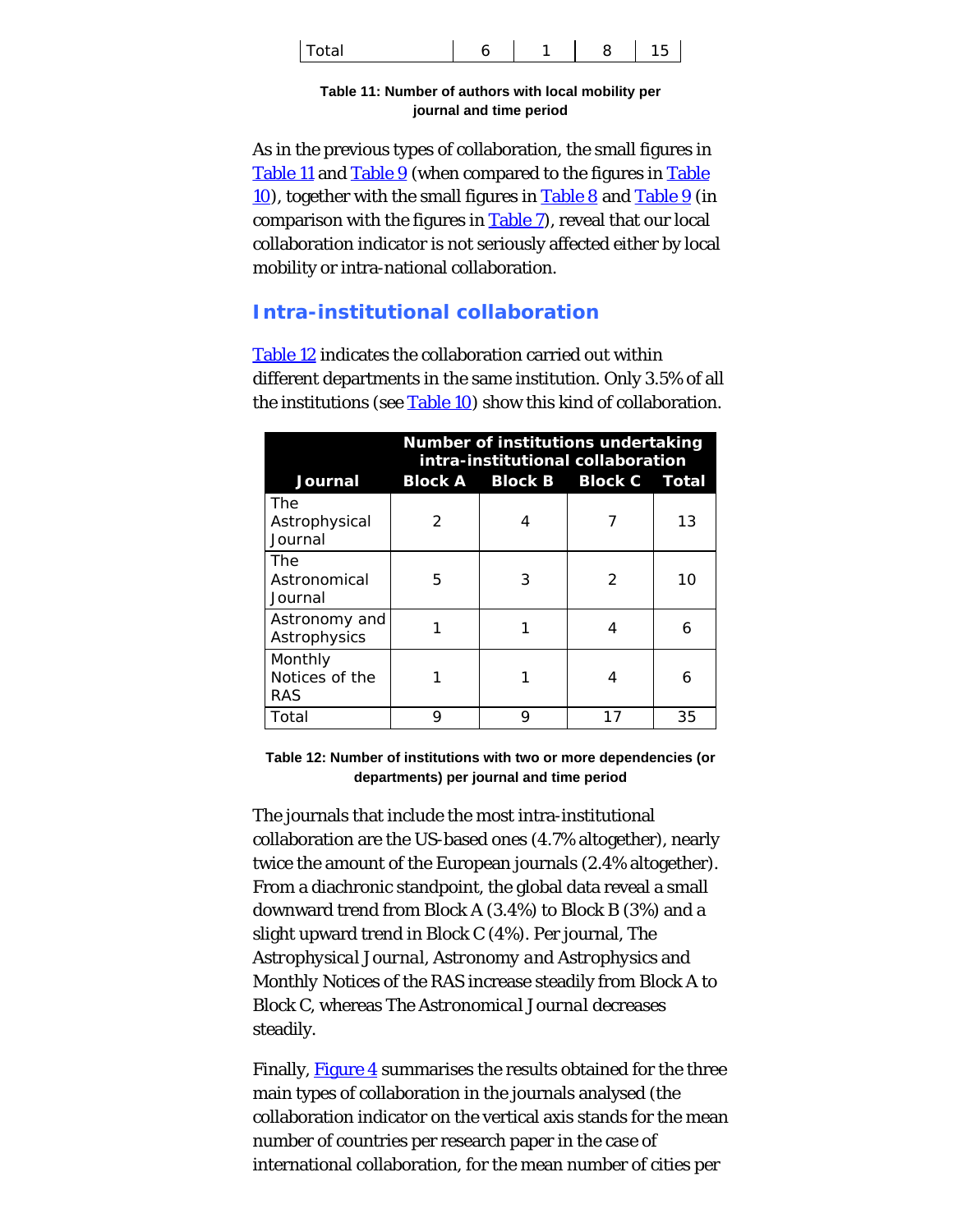number of countries per research paper in the case of national collaboration and for the mean number of institutions per number of cities per research paper in the case of local collaboration). As it is clearly plotted in Figure 4, international collaboration prevails over national collaboration (p=0.000), which in turn prevails over local collaboration (p=0.000). In addition, *Monthly Notices of the RAS* has the highest rates of international collaboration, whereas the highest rates of national and local collaboration practices are characteristic of *The Astronomical Journal*.

<span id="page-17-0"></span>

**Figure 4: Collaboration practices per journal**

### **Discussion**

# **International collaboration**

Our findings reveal that international collaboration is more characteristic of the European journals than of the US ones [\(Table 1](#page-5-0), [Table 3](#page-8-0), [Figure 1](#page-6-0), [Figure 4](#page-17-0)), a fact that may be interpreted in a two-fold way:

- 1. *Monthly Notices of the RAS* has no page charges for all authors, and *Astronomy and Astrophysics* has no (direct) page charge for most European, Argentinian, Brazilian and Chilean researchers;
- 2. Europe is formed by many different countries, which means that more countries are involved in research projects. Moreover, many British scientists tend to collaborate with researchers from Commonwealth countries. Consequently, a wider range of different countries are included in the European sphere of research.

The USA is cited most frequently in the research paper bylines [\(Table 2](#page-7-0)), which corresponds to the fact that the largest funds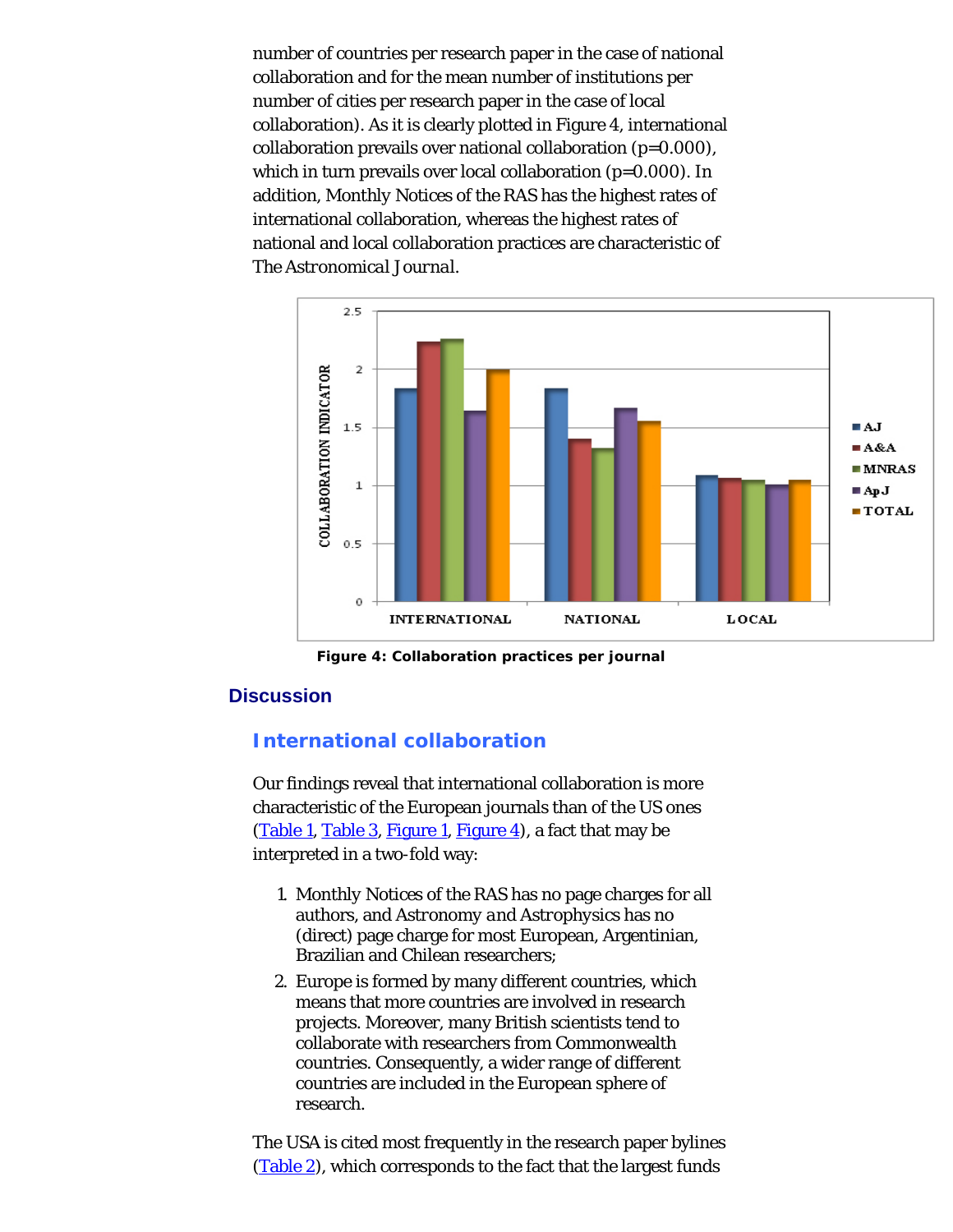for astronomical research are provided by this country. Moreover, since the USA is more frequently mentioned in the American journals than in the European ones, it may be claimed that US researchers, who have page charges in all the journals (except in *Monthly Notices of the RAS*), tend to publish their papers mainly in their own and more well-known journals [\(Table 2](#page-7-0)). British scientists also tend to publish in *Monthly Notices of the RAS*, the UK-based journal. From the point of view of international mobility  $(Table 6)$  $(Table 6)$ , the highest scores are again reached by authors who publish in the European-based journals.

When examined from a diachronic perspective, our quantitative data also reveal that international collaboration has been constantly growing over time [\(Table 4](#page-9-0) and [Table 5](#page-10-0)). In this sense, the overall increase observed in international collaboration, as well as the variations noticed per journal and time period, run parallel with the overall increment and the variations per journal and time period recorded in the number of authors study (see [Méndez](#page-27-0) *[et al.](#page-27-0)*[, 2014b](#page-27-0)).

The scope of each journal may also be responsible for the variations observed in the international collaboration indicator. The highest value found in *The Astronomical Journal* may be attributed to the fact that this journal focuses primarily on observational matters (the most experimental part of astrophysics) that require complex instrumentation (telescopes, detection devices, space missions, etc.) which have to be managed by multidisciplinary teams that are probably working in different countries.

Although international collaboration has increased from Block A to Block C (as well as the increase in authors with international mobility), its variation patterns differ from one journal to another since each has its own peculiarities. In *Monthly Notices of the RAS* and *The Astrophysical Journal*, international collaboration rose steadily between Block A and Block C, mainly in Block C when compared to Block A. Conversely, *The Astronomical Journal* and *Astronomy and Astrophysics* are characterised by an erratic pattern, up and down in *The Astronomical Journal* and the reverse in *Astronomy and Astrophysics*. We could speculate that the decline in *The Astronomical Journal* in Block C may be accounted for by the worldwide economic crisis that started in the USA in 2006 [\(Tully, 2006](#page-27-7)). The crisis provoked a substantial reduction of the funding allocated to astronomical research. This meant that smaller projects were launched and fewer scientists needed, hence the lower value found in Block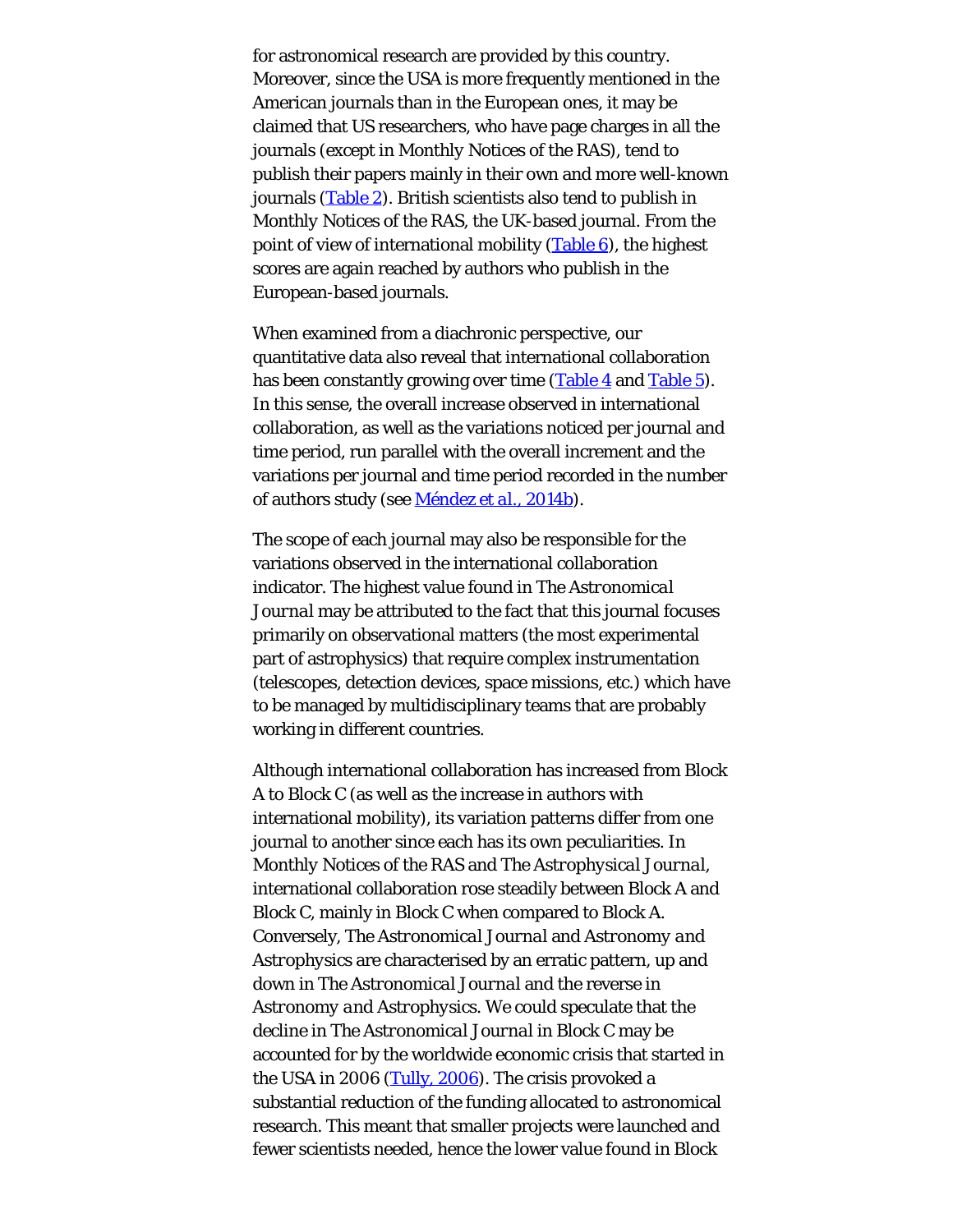C. Due to its more general and less observationally-oriented trend, *The Astrophysical Journal* may not have suffered from the economic crisis to the same degree as *The Astronomical Journal*.

In connection to *Astronomy and Astrophysics*, another economic crisis should be mentioned, the one that started at the beginning of the year 2000, mainly in Germany. After German reunification, the country had to face an excessive deficit and huge economic problems to the point that it was known as the sick man of Europe until 2005, when its economy began to recover ([Dustmann](#page-27-0) *[et al.](#page-27-0)*[, 2014](#page-27-0)). This may explain why international collaboration did not increase in the time period 2000-2004. Once the crisis passed, so-called big science, which requires financial support from different countries, began again and resulted in the significant growth of international collaboration noticed in Block C. Furthermore, this increase would evidently imply higher levels of cooperation between the countries of the European Union on the one hand and between Europe and the USA on the other, a fact that would corroborate the findings by Méndez and Alcaraz  $(2015a)$  $(2015a)$  in their study on abbreviations in astrophysics research paper titles. This increase is not reflected in the research papers published in *The Astronomical Journal* in Block C, however (see [Figure 1](#page-6-0)). This apparent contradiction may be overcome if we consider that the astronomers who work in American institutions and who handle the most experimental devices (i.e., those that usually publish in *The Astronomical Journal*) are still suffering from economic problems. They thus tend to collaborate with European authors and publish in European journals, which are totally free of charge. This idea may be reinforced by the fact that the number of authors decreases in *The Astronomical Journal* and increases in *Astronomy and Astrophysics* from Block B to Block C (see [Méndez](#page-27-0) *[et al.](#page-27-0)*[, 2014b](#page-27-0)).

Finally, it is worth pointing out that an identical variation pattern in the values of the international collaboration indicator and in the average title length (see [Méndez](#page-27-0) *[et al.](#page-27-0)*[,](#page-27-0) [2014a](#page-27-0)) is found in both *The Astronomical Journal* and *Monthly Notices of the RAS*. In the case of *The Astrophysical Journal* and *Astronomy and Astrophysics*, the behaviour is also similar if we do not take Block B into account.

### **National collaboration**

The overall increase of national collaboration over time [\(Figure 2](#page-12-1)) is similar to that observed in the number of authors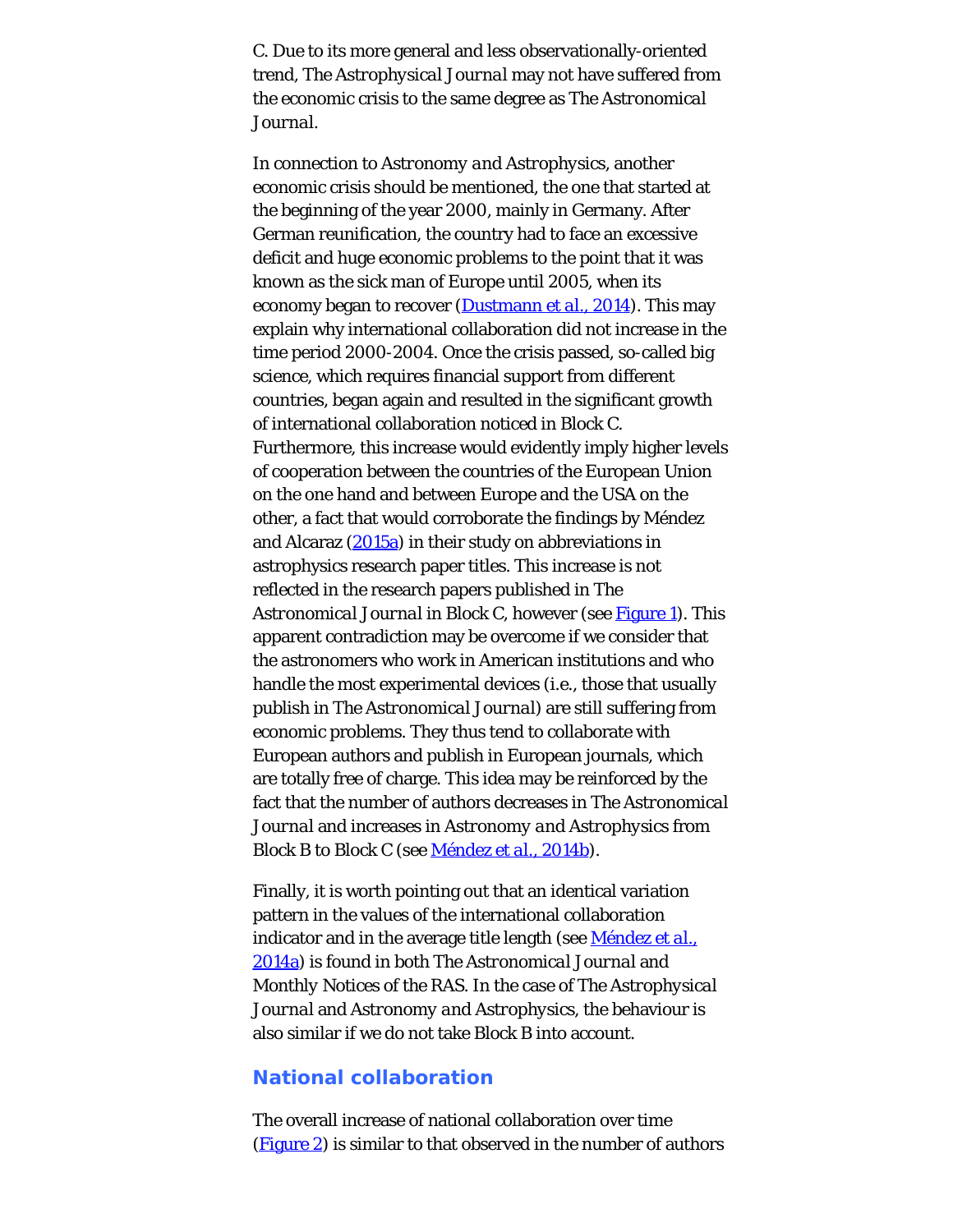(see [Méndez](#page-27-0) *[et al.](#page-27-0)*[, 2014b](#page-27-0)) and international collaboration. Likewise, the overall increase may also be observed in national mobility [\(Table 8](#page-13-0)) and intra-national collaboration [\(Table 9](#page-13-1)).

Unlike international collaboration, national collaboration is more relevant in the US-based journals than in the European ones [\(Figure 2](#page-12-1) and [Figure 4](#page-17-0)). This should come as no surprise if we take into account that, as previously stated, US authors mainly publish in US journals, and if we consider the numerous astrophysical research centres located in different cities all over the USA in comparison to the few astrophysical research institutions found in each European country. Furthermore, it is worth stressing that national mobility  $(Table 8)$  $(Table 8)$  is less important for authors publishing in the European journals than in the US journals to the point that authors who publish in *Astronomy and Astrophysics* do not have any national mobility at all.

*The Astronomical Journal* is the only journal that follows a similar pattern in national and international collaboration. The other journals display the same behaviour if we do not take Block B into account. The discrepancies in Block B may be attributed to the double uncertainty of the numerical indicator used to describe national collaboration (number of cities divided by number of countries). In our opinion, *The Astronomical Journal* would not be so affected by this effect since it displays the highest value of this indicator  $(Figure 4)$  $(Figure 4)$ . This result may be explained once more in terms of the more experimental tendency of *The Astronomical Journal*, which implies a more multidisciplinary approach to scientific research.

#### **Local collaboration**

Local collaboration shows an overall increase over time [\(Figure 3](#page-15-0)) like both international and national collaboration. Similarly, this slight overall increase is also observed in the global number of authors with local mobility [\(Table 11](#page-16-0)) and in intra-institutional collaboration [\(Table 12](#page-16-1)).

From a diachronic and cross-journal perspective, the behaviour is totally different from that observed in international and national collaboration. The differences, the degree of significance of which is even lower than in the case of national collaboration, may once more be accounted for by the double uncertainty of the indicator used to describe local collaboration (number of institutions divided by number of cities). Again, *The Astronomical Journal* is the journal with the highest degree of local collaboration  $(Figure 4)$  $(Figure 4)$  and local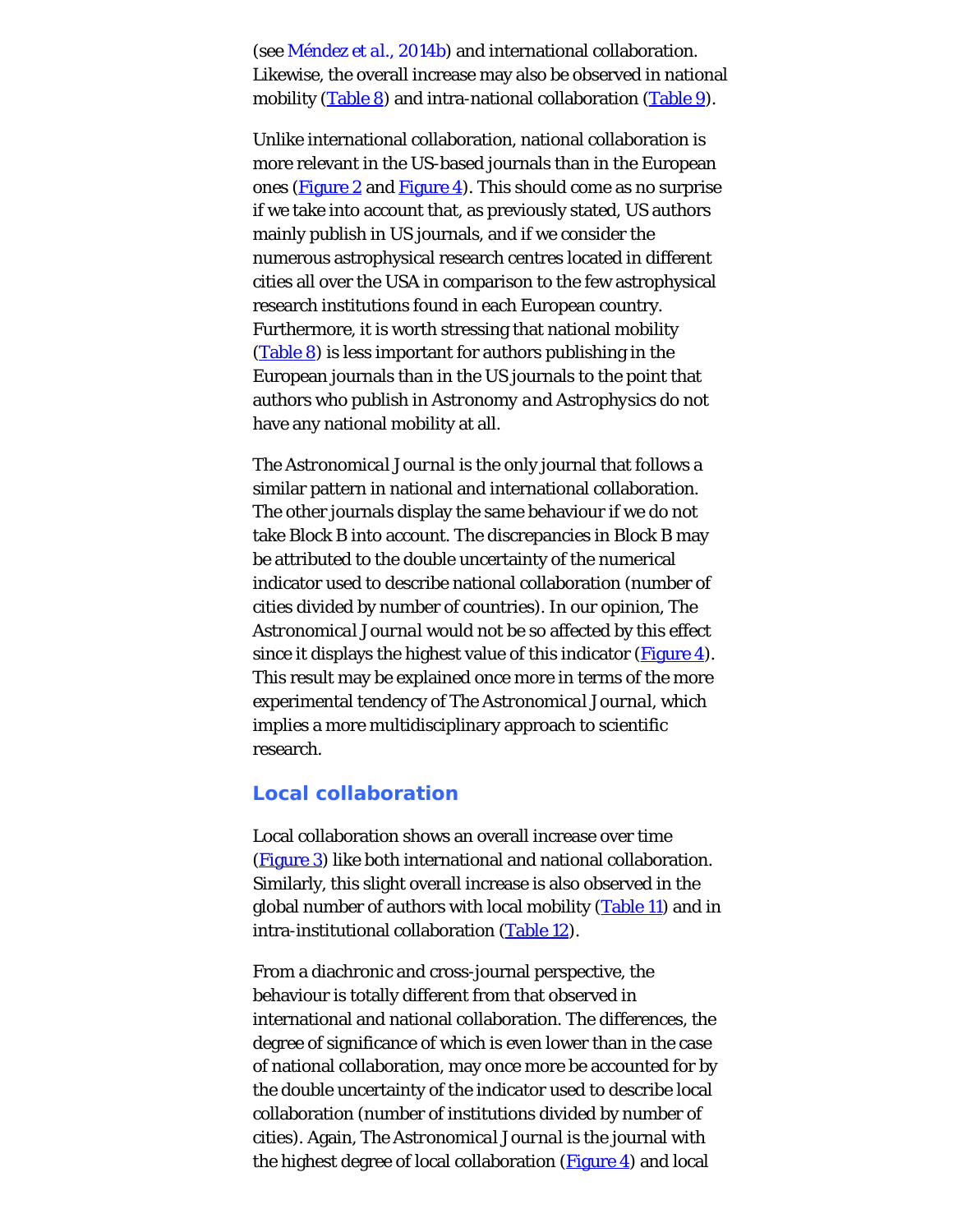mobility [\(Table 11](#page-16-0)), which may be once more attributed to its more experimental scope. Conversely, intra-institutional collaboration in *The Astronomical Journal* comes second after *The Astrophysical Journal* [\(Table 12](#page-16-1)), the journal with the highest impact factor in our sample.

# **Sketching a global picture of collaboration practices in astrophysics**

As can be seen in  $Figure 4$ , international collaboration is the most common type of collaboration in astrophysics. This should come as no surprise because financing and implementing research projects in this discipline implies the construction of very expensive tools (telescopes, space observatories, etc.) which requires heavy investment that is not feasible for an individual country alone. In this sense, collaboration in astrophysics differs from other disciplines like medicine, where science is usually funded not only by grants from government agencies, institutions and foundations, but also by private pharmaceutical companies whose headquarters are usually located in a single country. For example, Bodenheimer [\(2000](#page-27-0), citing data from Mathieu, 1999 and Centerwatch, 1998) states that 70% of clinical trials in medicine in the USA were financed by private companies. In contrast, public funding was acknowledged in more than 95% of research papers published in the field of astrophysics (see [Méndez and Alcaraz, 2015b](#page-27-0)). The places selected for the building of telescopes are also very specific because they must offer the best atmospheric conditions for excellent visibility of celestial objects. These include the Canary Islands (Spain), Hawai'i (USA) or Chile with astrophysics installations renowned at international level. Moreover, the launching of space observatories also relies on very complex platforms in very precise locations. Additionally, given the highly specific nature of astrophysics which involves a specific body of knowledge, i.e., the aforementioned *big science*, if astrophysicists want to achieve their research objectives, they have no choice but to undertake international multiorganisational collaborations. Apart from gathering the best experts in the field, those institutions that sometimes may lack sufficient resources and the latest technology ([Shrum](#page-27-8) *[et al.](#page-27-8)*[,](#page-27-8) [2007](#page-27-8)) will need to collaborate mostly internationally. In our opinion, all these features do not usually characterise disciplines such as chemistry, computer science, medicine or sociology where researchers have more opportunities to do research on a local or national level.

Furthermore, since innovative sciences such as astrophysics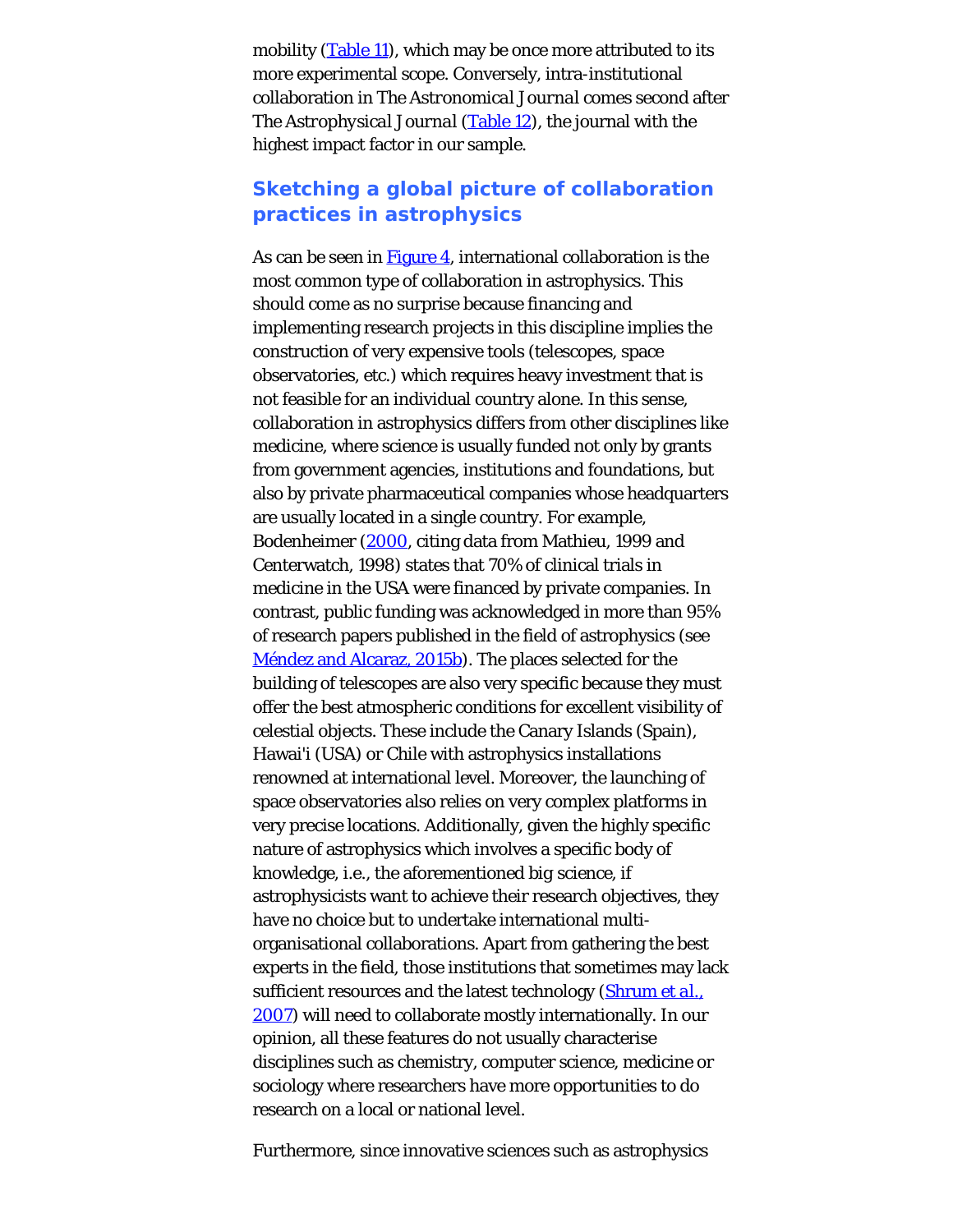or, for example, particle physics [\(Ortoll](#page-27-0) *[et al.](#page-27-0)*[, 2014](#page-27-0)), are at the forefront of advances in science, the best way to approach multidisciplinary research together with the existence of specific bodies of knowledge that characterise them is to focus mainly on international collaboration. This is a similar finding to a study in the field of European patent data where technological variety was found to serve in support of international innovation collaboration, whereas local and national collaborations were shown to be negatively associated with national technological specialisation and related technological variety [\(Ebersberger](#page-27-0) *[et al.](#page-27-0)*[, 2014](#page-27-0)). Nevertheless, it is important to remember that none of the local, national, or international collaboration contexts is inherently better than the other since each provides the appropriate space for solving different types of issues [\(Waibel, 2010](#page-27-9)). This statement is directly related to the lower degree of local and intrainstitutional collaboration observed in our analysis.

Our results also reveal that public and private funding is more readily available for US astrophysics research than it is for European research. Likewise, national and local collaborations are more relevant in the USA than in Europe, although it has to be stressed that US national collaboration would in some cases be equivalent to European international collaboration. However, the increase of international collaboration noticed both in the USA and the UK is a clear reflection of the advance of society towards a more globalised world. Another point that our detailed analysis has clearly disclosed is that economic crises have a large influence on collaboration patterns in the case of astrophysics which depends mainly on public funding, especially in research published in more experimental journals.

Finally, the scenario sketched above would support the assertion that international mobility is, in terms of percentages, the most important type of mobility in astrophysics. In spite of the sparse data regarding the different types of mobility found in our sample (see Tables  $6, 8$  $6, 8$  and  $9$ ), this is clearly corroborated by our results. In the case of national and local collaboration, local mobility prevails over national mobility, a fact that may be explained in purely economic and logistic terms. Moreover, local mobility tends to decrease over time, while national mobility behaves the other way round, once more reflecting the ongoing globalisation of academic research.

### **Conclusions**

In this study, we adopted a diachronic standpoint to explore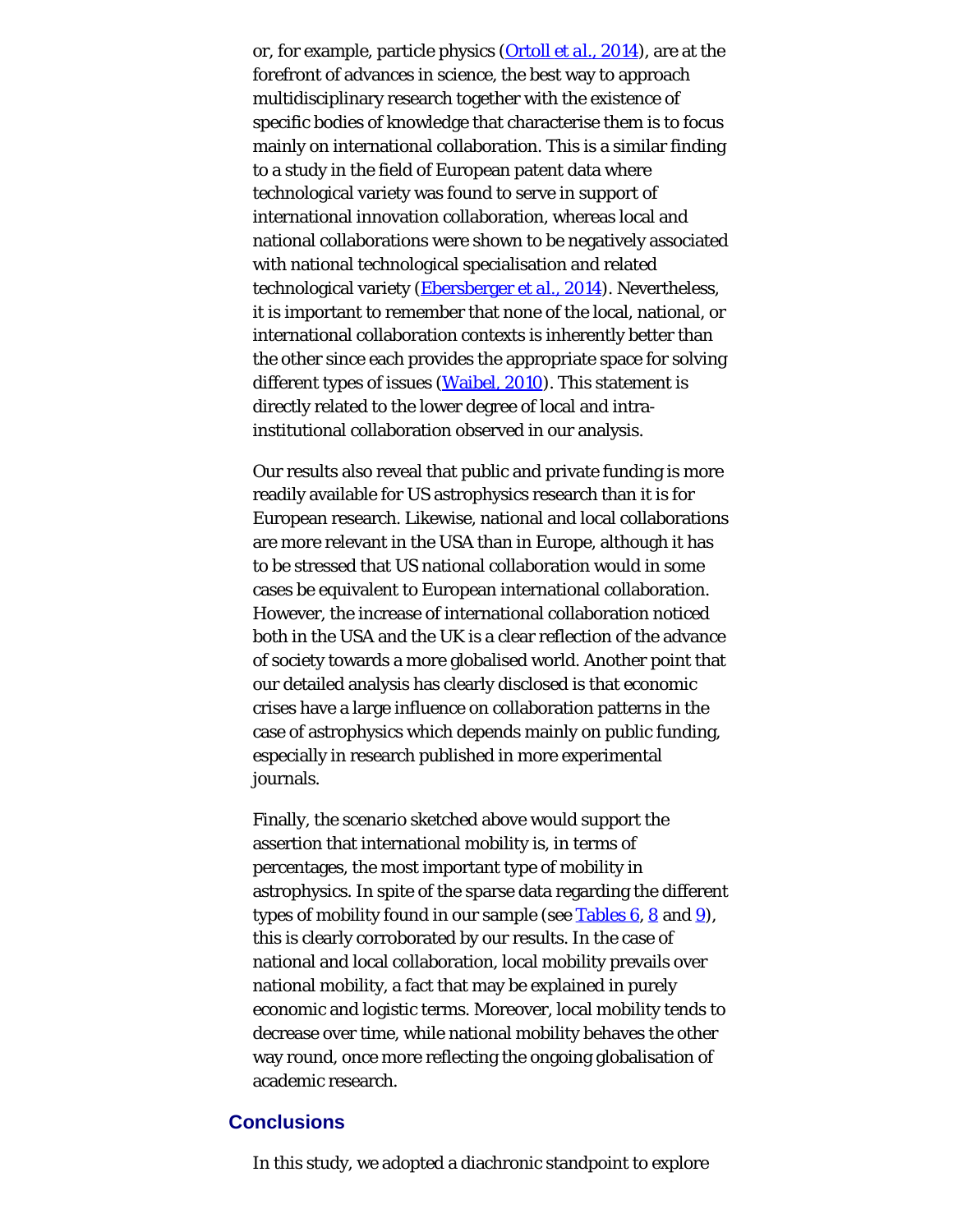collaboration practices in English-language research papers published in the principal scholarly English-language journals in astrophysics. We introduced three numerical indicators (based on the number of countries, cities and institutions indicated in the bylines of the research papers) in order to study and compare, in absolute terms, the different types of collaboration practices (international, national and local).

The findings of our study can be summarised as follows:

- 1. The USA is the country with the highest level of research involvement;
- 2. International collaboration occurs more often than national collaboration, which in turn occurs more often than local collaboration. International mobility is more common than local mobility, which in turn is more common than national mobility;
- 3. In absolute terms, international collaboration and international mobility increase over time;
- 4. The increase in international collaboration runs parallel with the increase in number of authors per research paper from both a diachronic and cross-journal standpoint;
- 5. National and intra-national collaboration and national mobility also show an overall increase over time;
- 6. Local and intra-institutional collaboration and local mobility also tend to increase over time;
- 7. International, national and local collaboration are not seriously affected by international, national or local mobility, respectively;
- 8. Neither national nor local collaboration are seriously affected by intra-national collaboration;
- 9. International collaboration and international mobility are more relevant for authors publishing in European journals, whereas national and intra-national collaboration and national mobility are more important for authors publishing in US journals;
- 10. Local mobility and intra-institutional collaboration seem to be more important for authors publishing in US journals.

Especially noteworthy is the case of *The Astronomical Journal*, which may be considered the most experimentallyoriented journal in our sample. From a diachronic perspective, *The Astronomical Journal* has exactly the same pattern in international and national collaboration practices. It also has the highest number of cities and institutions. Conversely, it is the journal with the lowest number of different countries. In addition, it has the highest degree of national and local collaboration, as well as the highest level of national (together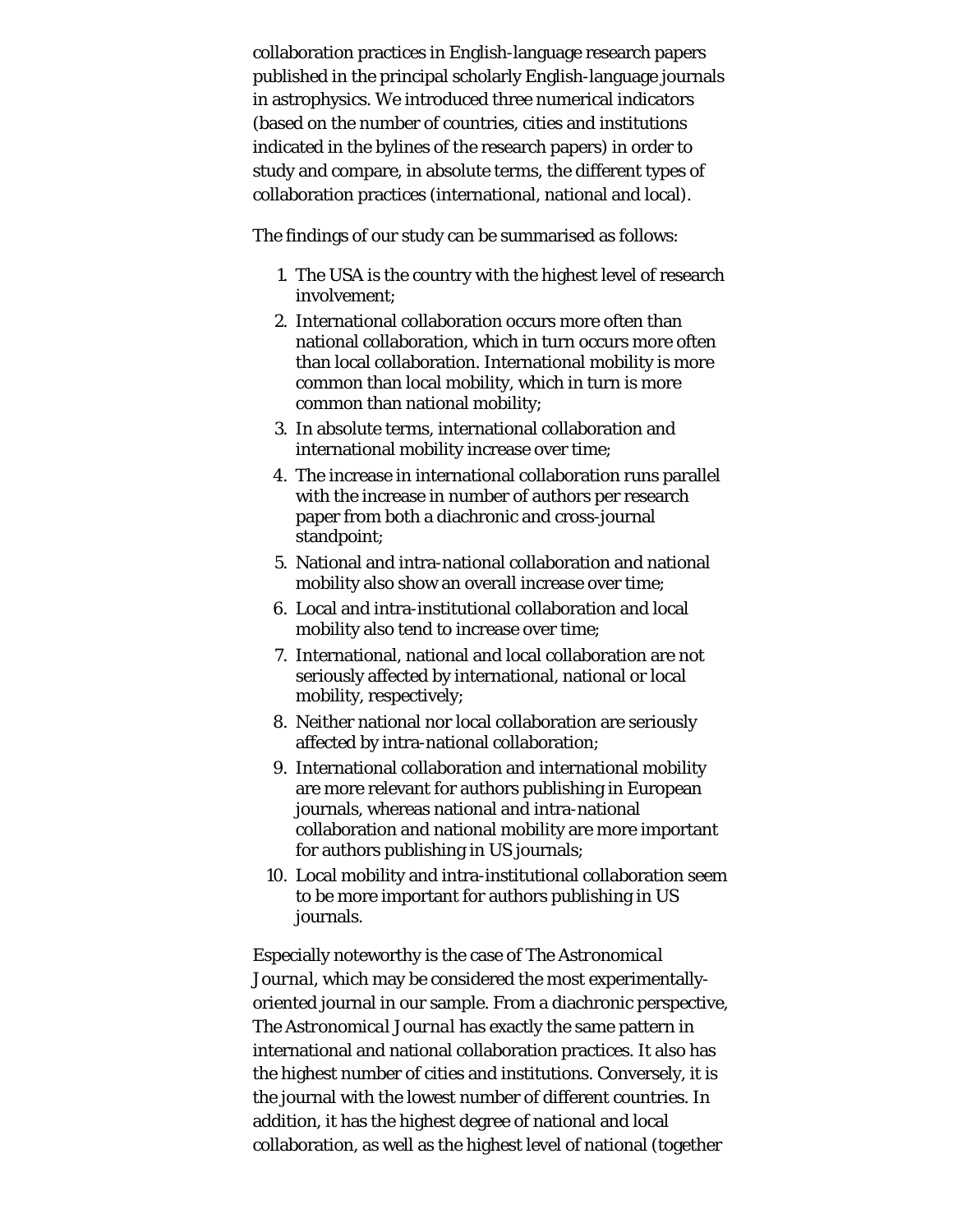with *Monthly Notices of the RAS*) and local mobility. Furthermore, it displays the lowest maximum number of countries included in one single research paper, as well as the lowest percentage of international mobility (together with *The Astrophysical Journal*), the highest international collaboration and mobility being displayed by *Monthly Notices of the RAS*.

Finally, a last point to comment upon is that innovation in astrophysics is conducive to the development of very specialised research groups that collaborate on international projects, the majority of which are publicly funded. This should come as no surprise since astrophysics is a science that deals with the pure advancement of knowledge that often moves away from economic pragmatism and that is probably pioneering real technological innovation in human society. In difficult socio-economic times like the present, we think that a simple inclusive study which simultaneously measures the different types of collaboration would be very interesting to many other sciences and fields. Undoubtedly, this will help bring into focus the really big issues for overall research management and policy.

#### **Acknowledgements**

We are very grateful to the reviewers, the editor and the copyeditor for their valuable suggestions that have substantially helped improve the paper. We are also very grateful to Noemí Gómez-Sáez for her valuable help in preparing the html version of the paper.

#### <span id="page-24-0"></span>**About the authors**

**David I. Méndez** holds a Ph. D. in astrophysics from La Laguna University. He teaches undergraduate courses in Fundamental Engineering Physics in the Department of Physics, System Engineering and Signal Theory, Polytechnic University College, University of Alicante, Spain. He has published numerous research articles on star formation and ionized gas in Wolf-Rayet Galaxies, photopolymer optics, nonlinear oscillations and information science, among others. He can be contacted at [david.mendez@ua.es](mailto:david.mendez@ua.es)

**M. Ángeles Alcaraz** holds a Ph. D. in linguistics from the University of Alicante, where she teaches both undergraduate and postgraduate courses in English for Tourism in the Department of English Studies, Faculty of Arts, University of Alicante, Spain. She has published numerous articles on the linguistic and pragmatico-rhetorical analysis of written medical and astrophysics discourses in international journals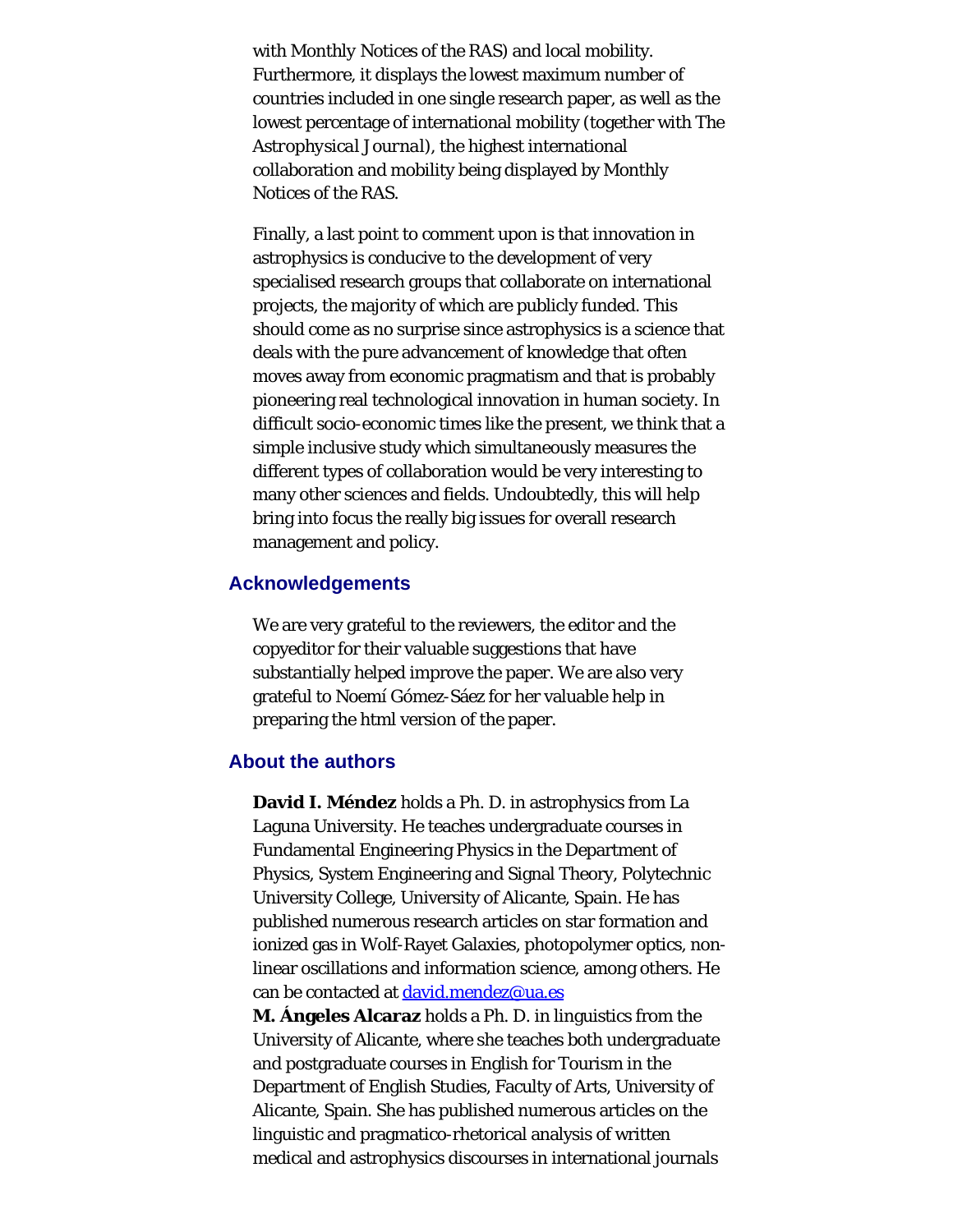such as *English for Specific Purposes, JASIST, Scientometrics*, etc. She can be contacted at **ariza@ua.es** 

#### **References**

Beaver, D.D. (2001). Reflections on scientific collaboration (and its study): past, present, and future. *Scientometrics, 52*(3), 365-377.

Birnholtz, J.P. (2006). What does it mean to be an author? The instersection of credit, contribution and collaboration in science. *Journal of the American Society for Information Science and Technology, 57*(13), 1758-1770.

Bodenheimer, T. (2000). Uneasy alliance: clinical investigators and the pharmaceutical industry. *The New England Journal of Medicine, 342*(20), 1539-1544.

Bordons Gangas, M., González-Arbo Manglano, B. & Díez-Faes, A.A. (2013). Colaboración científica e impacto de la investigación. In G. González Alcaide, J. Gómez Ferri & V. Agulló Calatayud (Eds.), *La colaboración científica: una aproximación multidisciplinaria* (pp. 169-181). Valencia, Spain: Nau Llibres.

Chompalov, I., Genuth, J. & Shrum, W. (2002). The organization of scientific collaboration. *Research Policy, 31*(5), 749-767.

Crane, D. (1972). *Invisible Colleges*. Chicago, IL: University of Chicago Press.

Cronin, B. (2012). Collaboration in art and in science: approaches to attribution, authorship and acknowledgment. *Information and Culture, 47*(1), 18-37.

De Solla Price, D.J. (1986). *Little science, big science – and beyond* . New York, NY: Columbia University Press.

Dustmann C., Fitzenberger, B., Schönberg, U. & Spitz-Oener, A. (2014). From sick man of Europe to economic superstar: Germany's resurgent economy. *Journal of Economic Perspectives, 28*(1): 167-188.

Ebersberger, B., Herstad, S. J. & Koller, C. (2014). Does the composition of regional knowledge bases influence extraregional collaboration for innovation? *Applied Economics Letters, 21*(3), 201-204.

Glänzel, W. (2002). Coauthorship patterns and trends in the sciences (1980-1998): a bibliometric study with implications for database indexing and search strategies. *Library Trends, 50*(3), 461-473.

Glänzel, W. & Schubert, A. (2004). Analyzing scientific networks through co-authorship. In H.F. Moed, W. Glänzel & U. Smoch (Eds.), *Handbook of quantitative science and technology research. The use of publication and patent statistics in studies of S&T systems* (pp. 257- 276). Dordrecht, The Netherlands: Kluwer Academic Publishers.

González Alcaide, G., Gómez Ferri, J. & Agulló Calatayud V. (Eds.) (2013). *La colaboración científica: una*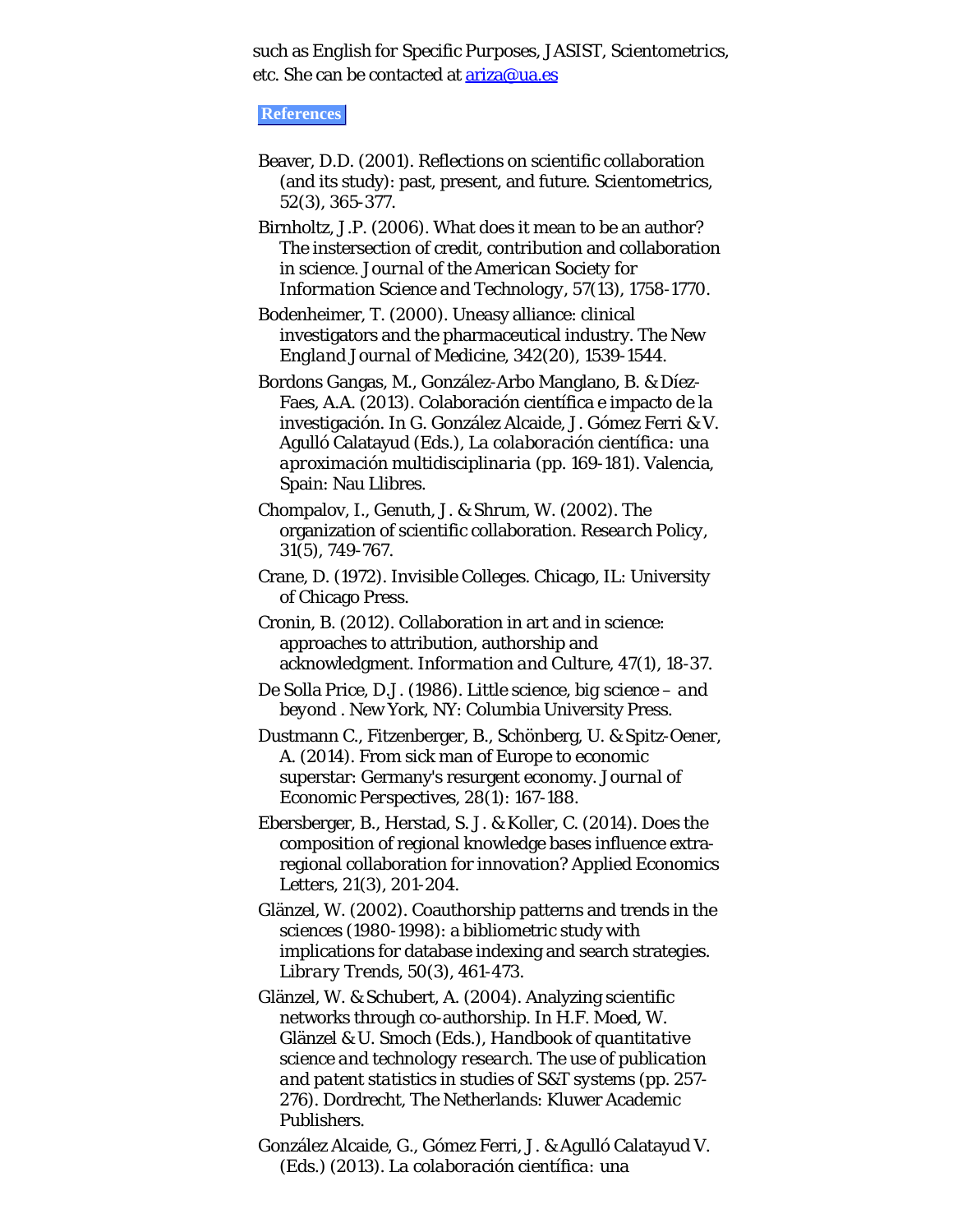*aproximación multidisciplinaria*. Valencia, Spain: Nau Llibres.

Harsanyi, M.A. (1993). Multiple authors, multiple problems – bibliometrics and the study of scholarly collaboration: a literature review. *Library and Information Science Research, 15*(4), 325-354.

Katz, J.S. & Hicks, D. (1997). How much is a collaboration worth? A calibrated bibliometric model. *Scientometrics, 40*(3), 541-554.

Katz, J.S. & Martin, B.R. (1997). What is research collaboration? *Research Policy, 26*, 1-18.

Laudel, G. (2002). What do we measure by co-authorships? *Research Evaluation, 11*(1), 3-15.

Leimu R. & Koricheva, J. (2005). Does scientific collaboration increase the impact of ecological articles? *Bio Science, 55*(5), 438-443.

Leydesdorff, L. & Wagner, C.S. (2008). International collaboration in science and the formation of a core group. *Journal of Informetrics, 2*(4), 317-325.

Marshakova-Shaikevich, I. (2006). Scientific collaboration of new 10 EU countries in the field of social sciences. *Information Processing and Management, 42*(6), 1592- 1598.

Méndez, D.I., Alcaraz, M.Á. & Salager-Meyer, F. (2014a). Titles in English-medium astrophysics research articles. *Scientometrics, 98*(3), 2331-2351.

Méndez, D.I., Alcaraz, M.Á. & Salager-Meyer, F. (2014b). Evaluating authorship variation in English-medium Astrophysics research papers: an across journal and diachronic study (1998-2012). *Revista Canaria de Estudios Ingleses, 69*, 51-63.

Méndez, D.I. & Alcaraz, M.Á. (2015a). The use of abbreviations in English-medium astrophysics research papers titles: a problematic issue. *Advances in Language and Literary Studies, 6*(3), 185-196.

Méndez, D.I. & Alcaraz, M.Á. (2015b). Exploring acknowledgement practices in English-medium research papers: implications on authorship. *Revista de Lenguas para Fines Específicos, 21*(1), 132-159.

Newman, M.E.J. (2004). Coauthorship networks and patterns of scientific collaboration. *Proceedings of the National Academy Of Sciences of the United States of America, 101*(suppl. 1), 5200-5205.

Ortoll, E., Canals, A., García, A. & Cobarsí, J. (2014). Principales parámetros para el estudio de la colaboración científica en Big Science. *Revista española de Documentación Científica, 37*(4), e062.

Pao, L.M. (1992). Global and local collaborators: a study of scientific collaboration. *Information Processing & Management, 28*(1), 99-109

Pedersen, O. (1993). *Early physics and astronomy: a*